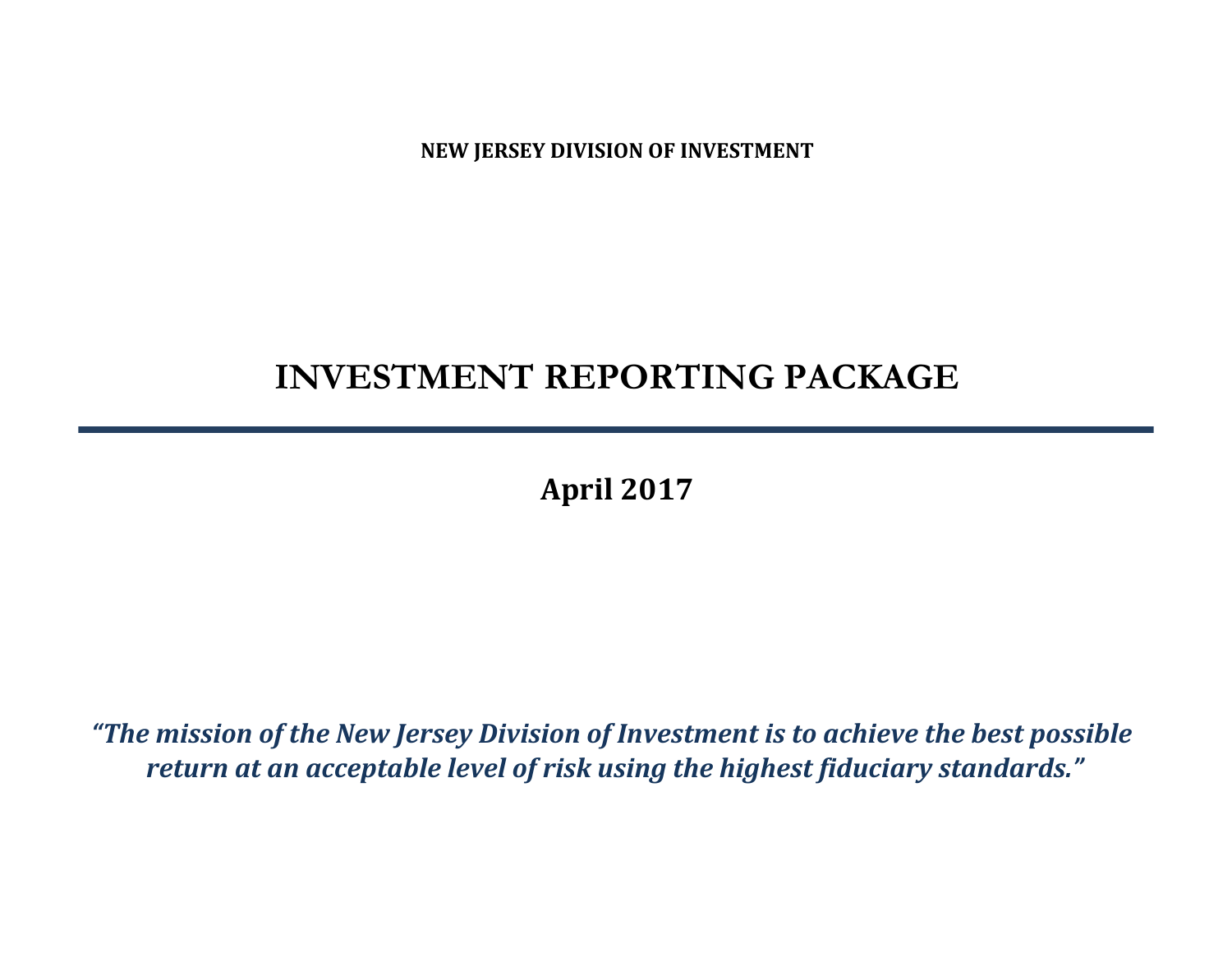# **New Jersey Division of Investment Actual Allocation vs FY 2017 Investment Plan Target 04/30/2017**

|                                                 | <b>Actual</b>       |                 |                     |                      |
|-------------------------------------------------|---------------------|-----------------|---------------------|----------------------|
|                                                 | <b>Allocation %</b> | <b>Target %</b> | <b>Difference %</b> | <b>Allocation \$</b> |
| Absolute Return/Risk Mitigation                 | 4.24%               | 5.00%           | $-0.76%$            | 3,168.03             |
| <b>Risk Mitigation</b>                          | 4.24%               | 5.00%           | $-0.76%$            | 3,168.03             |
| Cash Equivalents <sup>(1)</sup>                 | 4.51%               | 5.50%           | $-0.99%$            | 3,370.44             |
| Short Term Cash Equivalents                     | 1.68%               | 0.00%           | 1.68%               | 1,254.11             |
| <b>TIPS</b>                                     | 0.49%               | 0.00%           | 0.49%               | 370.22               |
| <b>US Treasuries</b>                            | 1.76%               | 3.00%           | $-1.24%$            | 1,318.29             |
| <b>Total Liquidity</b>                          | 8.44%               | 8.50%           | $-0.06%$            | 6,313.06             |
| <b>Investment Grade Credit</b>                  | 8.92%               | 10.00%          | $-1.08%$            | 6,670.65             |
| Public High Yield                               | 2.03%               | 2.50%           | $-0.47%$            | 1,519.00             |
| <b>Global Diversified Credit</b>                | 4.55%               | 5.00%           | $-0.45%$            | 3,402.22             |
| Credit Oriented Hedge Funds                     | 2.62%               | 1.00%           | 1.62%               | 1,957.67             |
| Debt Related Private Equity                     | 0.93%               | 2.00%           | $-1.07%$            | 698.07               |
| <b>Debt Related Real Estate</b>                 | 0.58%               | 1.00%           | $-0.42%$            | 435.35               |
| <b>Total Income</b>                             | 19.63%              | 21.50%          | $-1.87%$            | 14,682.96            |
| Commodities                                     | 0.25%               | 0.00%           | 0.25%               | 189.82               |
| <b>Private Real Assets</b>                      | 2.53%               | 2.50%           | 0.03%               | 1,889.38             |
| <b>Equity Related Real Estate</b>               | 5.22%               | 6.25%           | $-1.03%$            | 3,905.52             |
| <b>Total Real Return</b>                        | 8.00%               | 8.75%           | $-0.75%$            | 5,984.72             |
| <b>US Equity</b>                                | 28.77%              | 30.00%          | $-1.23%$            | 21,519.86            |
| Non-US Developed Markets Equity                 | 11.17%              | 11.50%          | $-0.33%$            | 8,358.14             |
| <b>Emerging Markets Equity</b>                  | 6.28%               | 6.50%           | $-0.22%$            | 4,693.89             |
| <b>Equity Oriented Hedge Funds</b>              | 1.49%               | 0.00%           | 1.49%               | 1,111.49             |
| <b>Buyouts/Venture Capital</b>                  | 9.11%               | 8.25%           | 0.86%               | 6,815.50             |
| <b>Total Global Growth</b>                      | 56.82%              | 56.25%          | 0.57%               | 42,498.88            |
| Opportunistic Investments                       | 0.42%               | 0.00%           | 0.42%               | 297.11               |
| Police and Fire Mortgage Program <sup>(2)</sup> | 1.52%               | 0.00%           | 0.21%               | 1,150.62             |
| <b>Other Cash and Receivables</b>               | 0.94%               | 0.00%           | 0.94%               | 704.19               |
| <b>Total Pension Fund</b>                       | 100.00%             | 100.00%         | 0.00%               | 74,799.57            |

**1 The cash aggregate comprises the two common fund cash accounts, in addition to the seven plan cash accounts.** 

**2 For Financial Reporting Police and Fire Mortgage Program is considered a receivable under GASB 72.**

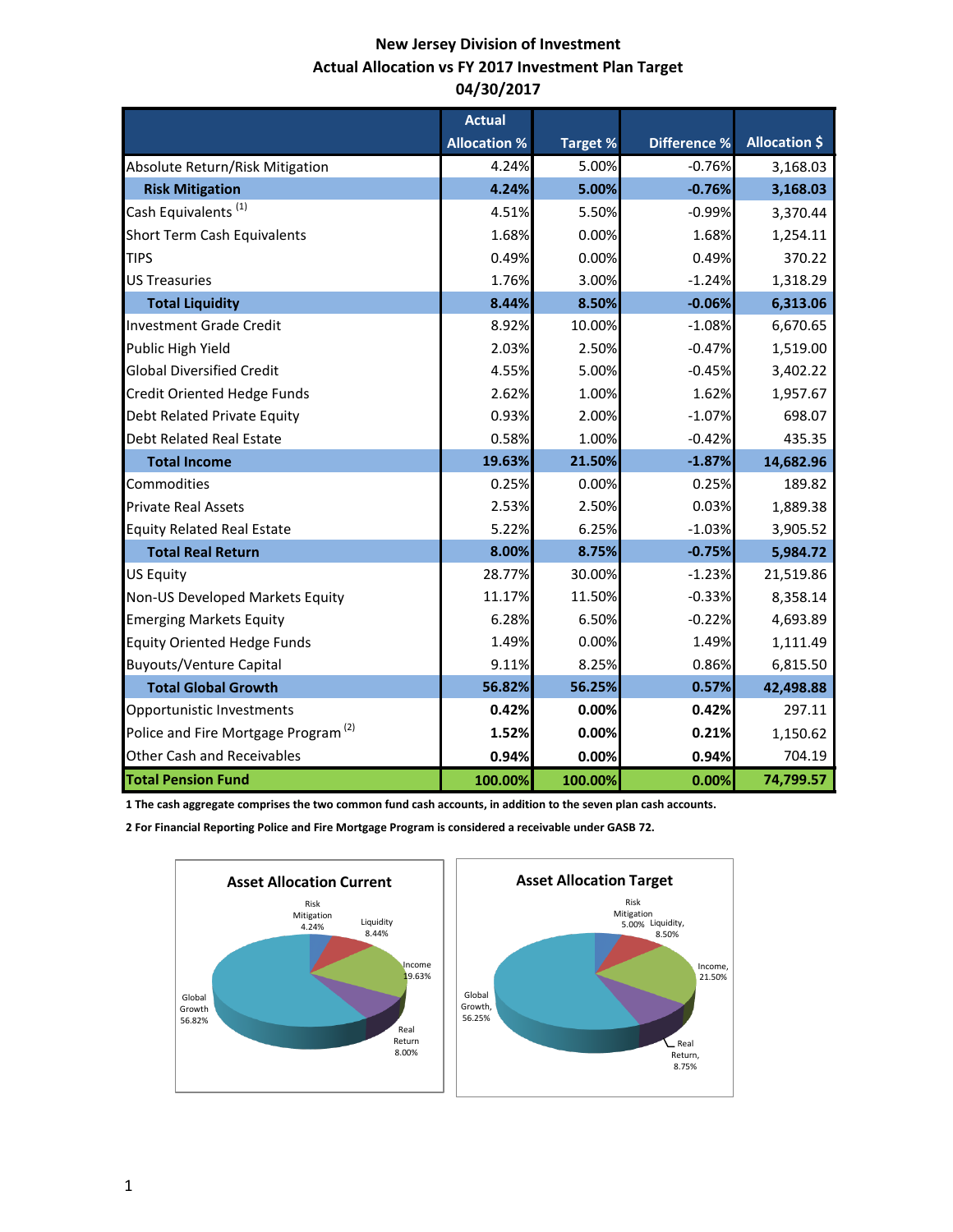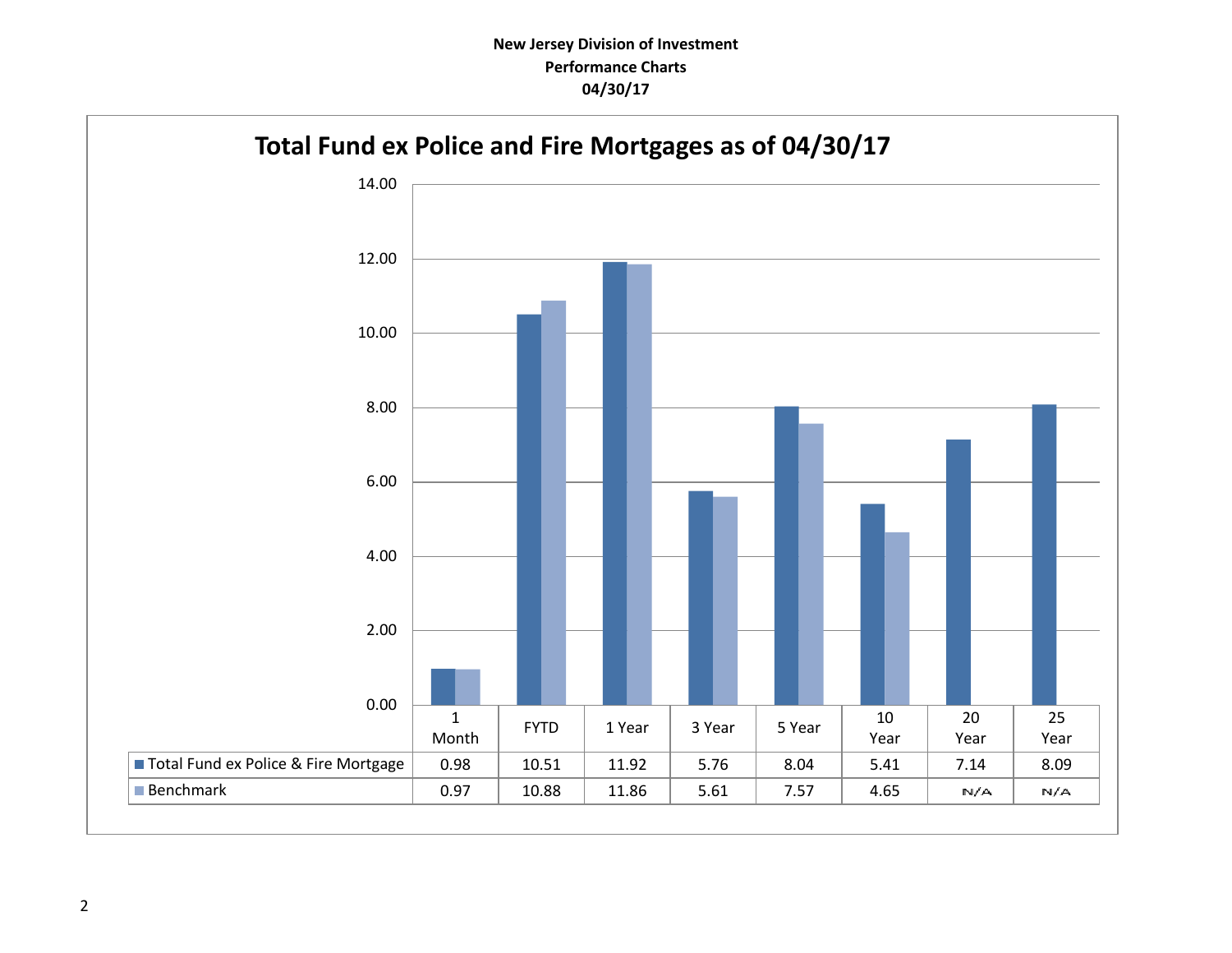# **New Jersey Division of Investment Performance Charts 04/30/17**



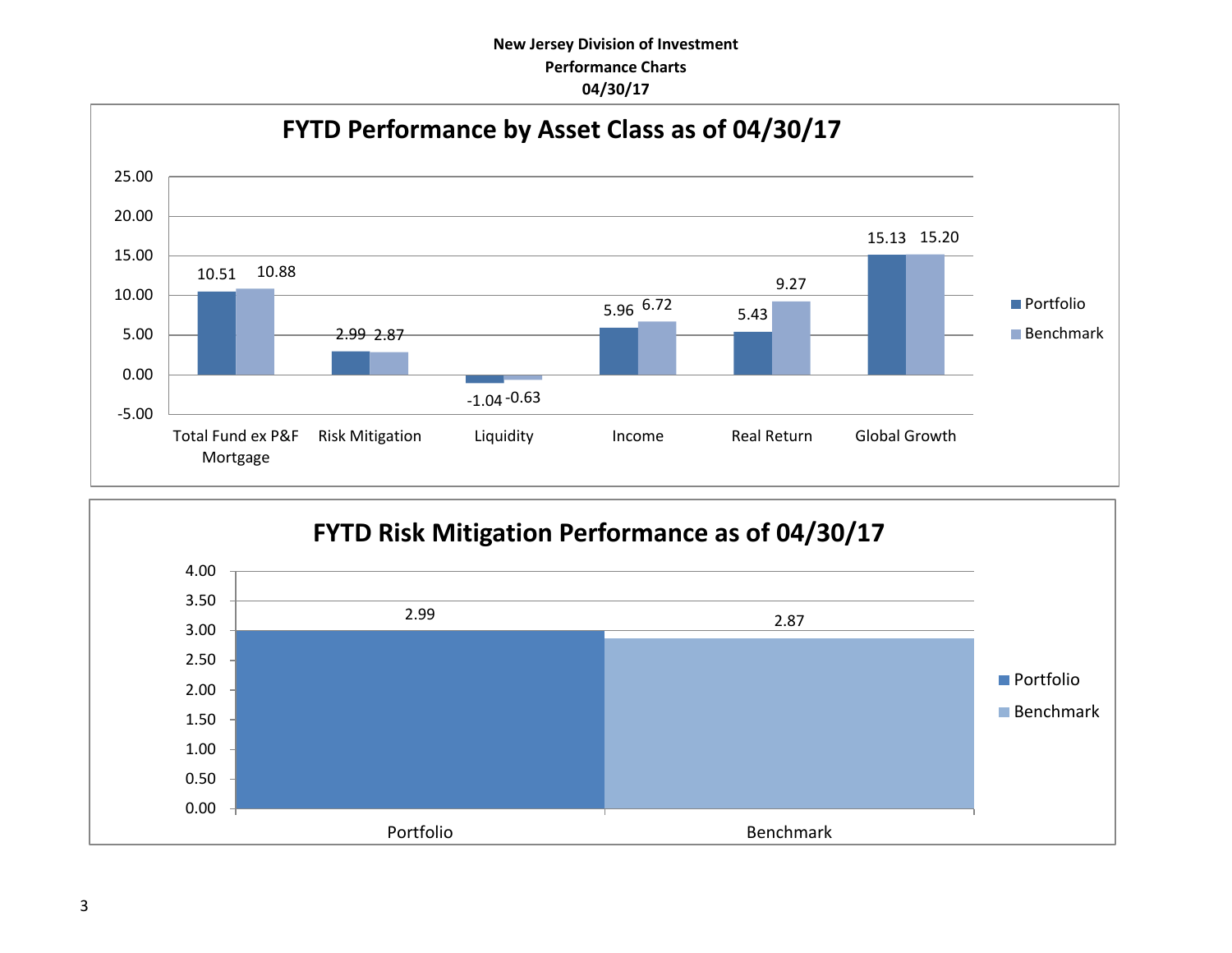# **New Jersey Division of Investment Performance Charts 04/30/17**



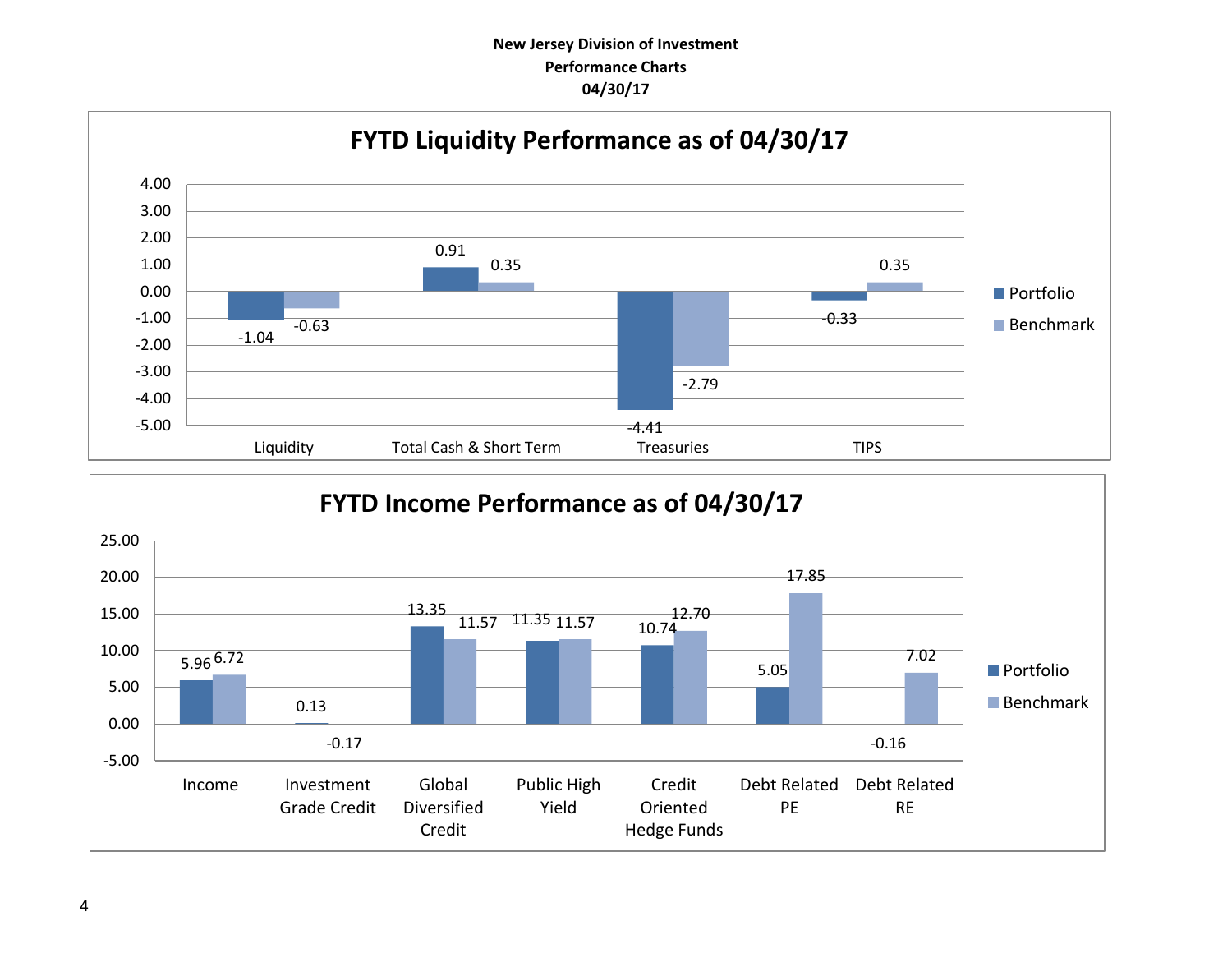# **New Jersey Division of Investment Performance Charts 04/30/17**





\*Reported on a 1 month lag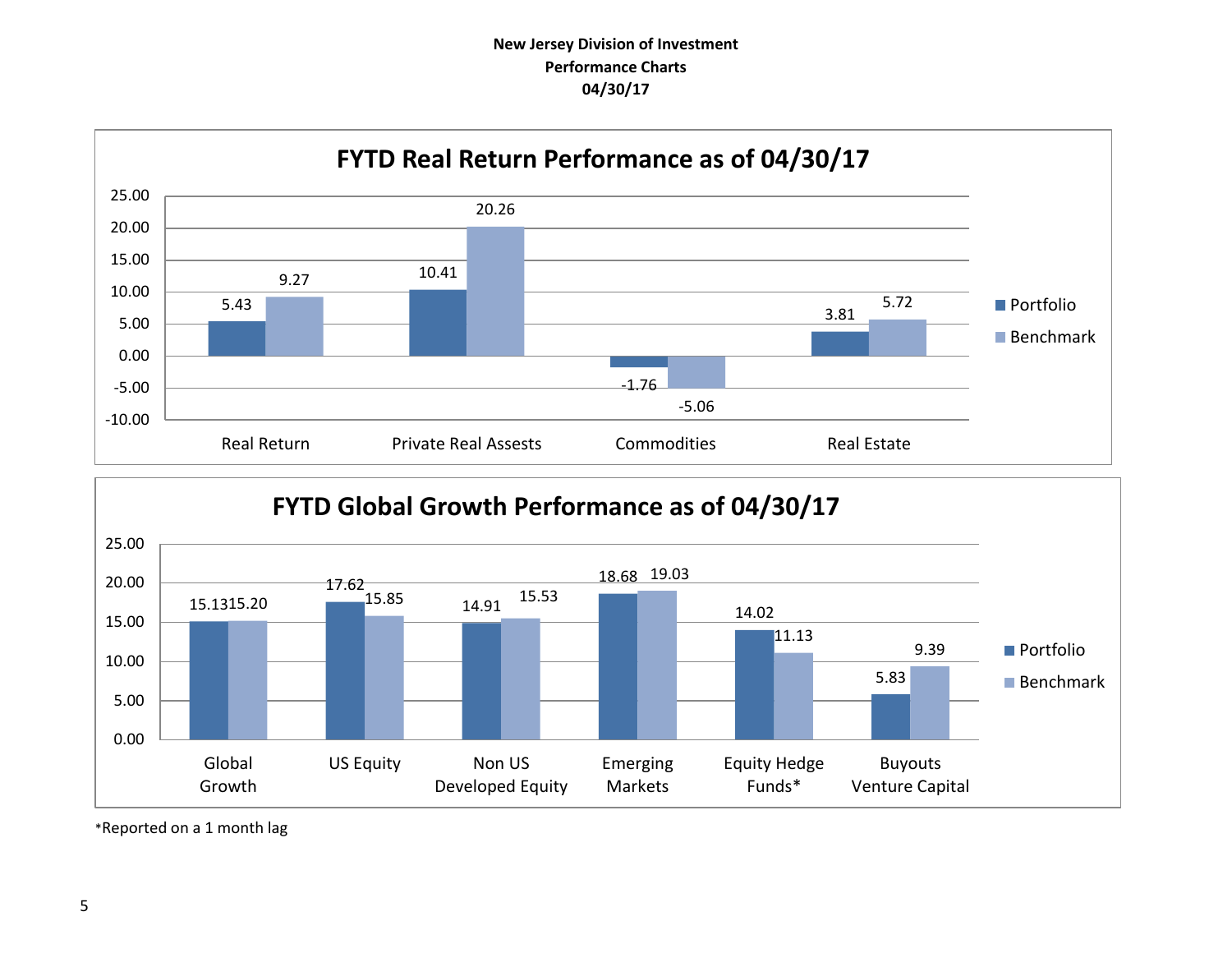#### **New Jersey Division of Investment**

**Pension Fund Performance Versus Benchmark**

| 04/30/17                                                          |         |             |            |        |         |         |          |  |
|-------------------------------------------------------------------|---------|-------------|------------|--------|---------|---------|----------|--|
|                                                                   | 1 month | <b>FYTD</b> | <b>YTD</b> | 1 Year | 3 Years | 5 Years | 10 Years |  |
| Domestic Equity with Cash, Hedges, Miscellaneous                  | 0.82    | 17.49       | 7.15       | 19.26  | 9.28    | 13.02   | 7.79     |  |
| S&P 1500 Composite                                                | 1.01    | 15.85       | 6.81       | 18.30  | 10.46   | 13.70   | 7.33     |  |
| Equity Only (Ex Cash)                                             | 0.83    | 17.62       | 7.22       | 19.40  | 9.31    | 13.19   |          |  |
| <b>Equity Only-Diversified Fund</b>                               | 1.02    | 16.66       | 6.94       | 18.90  | 9.70    | 13.11   |          |  |
| <b>Equity Only-Concentrated Fund</b>                              | 0.63    | 18.80       | 7.50       | 20.14  | 9.13    | 13.59   |          |  |
| Domestic Fixed Income with Cash, Hedges, Miscellaneous            | 0.85    | 4.05        | 3.06       | 6.35   | 4.29    | 4.48    | 7.12     |  |
| <b>Fixed Income Blended Benchmark</b>                             | 0.97    | 3.84        | 2.58       | 5.82   | 3.64    | 4.02    | 6.16     |  |
| <b>Investment Grade</b>                                           | 0.87    | (0.56)      | 2.10       | 1.17   | 2.84    | 2.88    | 6.18     |  |
| <b>Investment Grade Blended Benchmark</b>                         | 0.85    | (0.77)      | 1.76       | 1.33   | 2.84    | 2.97    | 6.18     |  |
| High Yield                                                        | 0.91    | 12.83       | 4.94       | 16.45  | 7.41    | 9.89    |          |  |
| <b>Barclays High Yield Index</b>                                  | 1.15    | 11.57       | 3.89       | 13.30  | 4.74    | 6.84    |          |  |
| <b>International Equity with Cash, Hedges, Miscellaneous</b>      | 2.17    | 16.33       | 10.97      | 13.88  | 1.09    | 4.48    | 0.33     |  |
| <b>MSCI All World Country Index (ex US)</b>                       | 2.14    | 16.31       | 10.17      | 12.59  | 0.83    | 5.13    | 1.12     |  |
| <b>Custom International Equity Markets Index</b>                  | 2.16    | 16.79       | 10.95      | 13.67  | 1.31    | 4.83    |          |  |
| Developed Markets Equity                                          | 2.29    | 14.91       | 9.72       | 10.98  | 0.94    | 6.45    |          |  |
| Custom International Equity Developed Markets Index               | 2.13    | 15.53       | 9.16       | 10.74  | 0.70    | 6.32    |          |  |
| <b>Emerging Markets Equity</b>                                    | 2.25    | 18.68       | 14.07      | 19.76  | 1.26    | 1.17    |          |  |
| Custom International Equity Emerging Markets Index                | 2.20    | 19.03       | 14.10      | 19.39  | 2.02    | 1.90    |          |  |
| <b>Alternative Investments</b>                                    | 0.63    | 5.89        | 2.55       | 8.51   | 6.63    | 8.54    | 4.38     |  |
| <b>Hedge Funds</b>                                                | 0.37    | 7.82        | 3.09       | 9.42   | 2.48    | 5.51    | 3.26     |  |
| HFRI Fund of Funds Composite (one month lag)                      | 0.46    | 5.16        | 3.31       | 6.24   | 1.81    | 3.22    | 1.24     |  |
| <b>Private Equity</b>                                             | 0.34    | 5.74        | 1.67       | 7.84   | 12.99   | 14.61   | 8.16     |  |
| Cambridge Associates (Data only available quarterly) <sup>1</sup> | 0.00    | 9.39        | 2.59       | 9.46   | 8.72    | 12.06   | 9.57     |  |
| <b>Real Estate</b>                                                | 1.10    | 3.17        | 3.07       | 7.04   | 10.17   | 11.36   | (1.93)   |  |
| Real Estate Index (Data only available quarterly) <sup>1</sup>    | 0.00    | 5.72        | 1.88       | 7.79   | 11.04   | 11.40   | 7.06     |  |
| <b>Real Assets/Commodities</b>                                    | 1.77    | 7.31        | 3.82       | 15.02  | (1.59)  | (1.27)  |          |  |
| <b>Bloomberg Commodity Index</b>                                  | (1.51)  | (5.06)      | (3.80)     | (1.32) | (15.03) | (9.74)  |          |  |
| Plan Cash <sup>2</sup>                                            | 0.09    | 1.12        | 0.42       | 1.47   | 1.32    | 0.87    |          |  |
| <b>US Treasury Bills (3 month)</b>                                | 0.05    | 0.32        | 0.17       | 0.37   | 0.16    | 0.12    |          |  |
| <b>Total Pension Fund</b>                                         | 0.97    | 10.38       | 5.35       | 11.77  | 5.71    | 7.97    |          |  |
| <b>Total Pension Fund ex Police and Fire Mortgages</b>            | 0.98    | 10.51       | 5.41       | 11.92  | 5.76    | 8.04    | 5.41     |  |
| <b>Total Fund Benchmark</b>                                       | 0.97    | 10.88       | 5.26       | 11.86  | 5.61    | 7.57    | 4.66     |  |

**<sup>1</sup>Cambridge Associates & NCREIF (NPI) Benchmarks are only reported on an quarterly basis, non quarter-end months are reported as 0%**

**2 The cash aggregate comprises the seven plan cash accounts**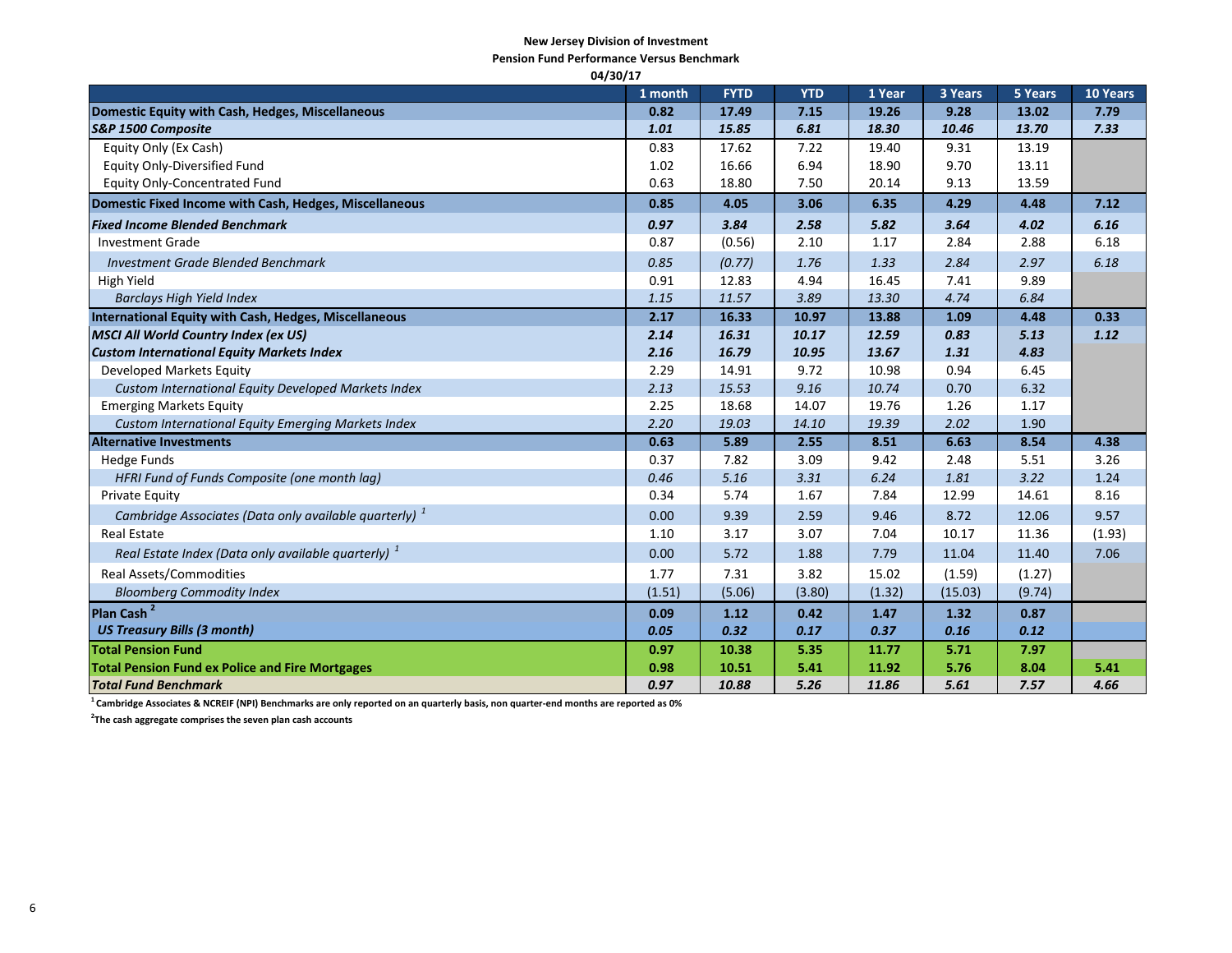# **New Jersey Division of Investment Domestic Equity April 30, 2017**

### **Top Holdings**

|                              | $%$ of           |
|------------------------------|------------------|
| <b>Company</b>               | <b>Portfolio</b> |
| <b>APPLE INC</b>             | 3.66             |
| <b>ALPHABET INC</b>          | 3.12             |
| <b>MICROSOFT CORP</b>        | 2.94             |
| <b>FACEBOOK INC</b>          | 2.42             |
| AMAZON.COM                   | 2.09             |
| <b>JOHNSON &amp; JOHNSON</b> | 1.82             |
| <b>EXXON MOBIL CORP</b>      | 1.78             |
| <b>JP MORGAN CHASE</b>       | 1.70             |
| <b>WALT DISNEY CO</b>        | 1.50             |
| <b>WELLS FARGO CO</b>        | 1.45             |

# **Portfolio Sector Weightings**

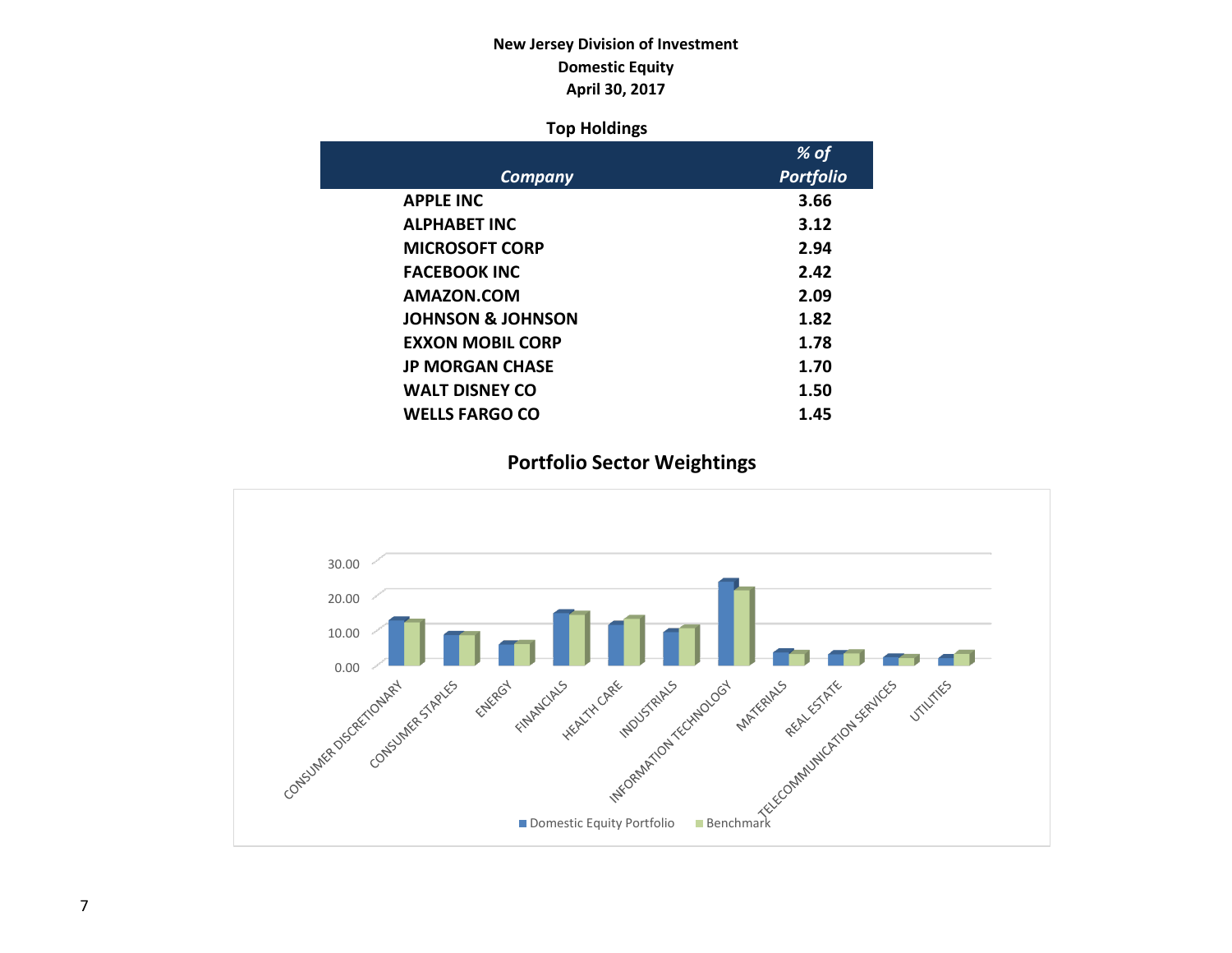### **New Jersey Division of Investment Investment Grade Portfolio April 30, 2017**

|                               | <b>Portfolio</b> | Benchmark <sup>(1)</sup> | <b>Difference</b> |
|-------------------------------|------------------|--------------------------|-------------------|
| S & P's Quality Rating        | $AA-2$           | A+                       | N/A               |
| Coupon (%)                    | 3.33             | 4.70                     | 1.37              |
| <b>Current Yield</b>          | 3.01             | 4.14                     | 1.13              |
| Duration                      | 6.18             | 6.11                     | 0.07              |
| <b>Option Adjusted Spread</b> | 64.42            | 101.93                   | 37.51             |
| Convexity                     | 0.27             | 1.62                     | $-1.35$           |
| Maturity (yrs)                | 7.06             | 8.64                     | 1.58              |

| <b>Maturities</b> | <b>Portfolio</b> | Benchmark <sup>(1)</sup> |
|-------------------|------------------|--------------------------|
| $0-5$ yr          | 37.83            | 0.17                     |
| $5-10$ yr         | 50.07            | 0.92                     |
| $10-15$ yr        | 4.83             | 9.43                     |
| 15-20yr           | 0.76             | 12.40                    |
| 20-25yr           | 0.34             | 25.13                    |
| 25-30yr           | 3.97             | 48.75                    |
| $>30$ yr          | 0.00             | 3.20                     |
| Unclassified      | 2.21             | 0.00                     |

(1) Custom Benchmark

(2) Includes all affiliated entities

(3) Excluding US Treasuries and Tips

|                             | <b>Portfolio</b> | Benchmark <sup>(1)</sup> Difference |         |              | <b>Issuer Name<sup>(2)</sup></b> | Market Value [%] |
|-----------------------------|------------------|-------------------------------------|---------|--------------|----------------------------------|------------------|
| S & P's Quality Rating      | $AA-2$           | $A+$                                | N/A     |              | <b>U.S Treasury</b>              | 14.51%           |
| Coupon (%)                  | 3.33             | 4.70                                | 1.37    | <b>IMP</b>   | <b>Prov of Manitoba</b>          | 4.45%            |
| Current Yield               | 3.01             | 4.14                                | 1.13    | ltii         | US Tips                          | 4.10%            |
| <b>Duration</b>             | 6.18             | 6.11                                | 0.07    | <b>ONT</b>   | <b>Prov of Ontario</b>           | 3.96%            |
| Option Adjusted Spread      | 64.42            | 101.93                              | 37.51   | IQ           | Prov of Quebec                   | 3.56%            |
| Convexity                   | 0.27             | 1.62                                | $-1.35$ | <b>AID</b>   | Aid to Israel                    | 3.03%            |
| Maturity (yrs)              | 7.06             | 8.64                                | 1.58    | <b>BRCOL</b> | <b>Prov of Brit Columbia</b>     | 2.50%            |
| *This is a custom benchmark |                  |                                     |         | <b>QHEL</b>  | <b>Hyrdro Quebec</b>             | 2.14%            |
|                             |                  |                                     |         | AAPL         | Apple                            | 2.11%            |
|                             |                  |                                     |         | ORCL         | Oracle                           | 2.08%            |



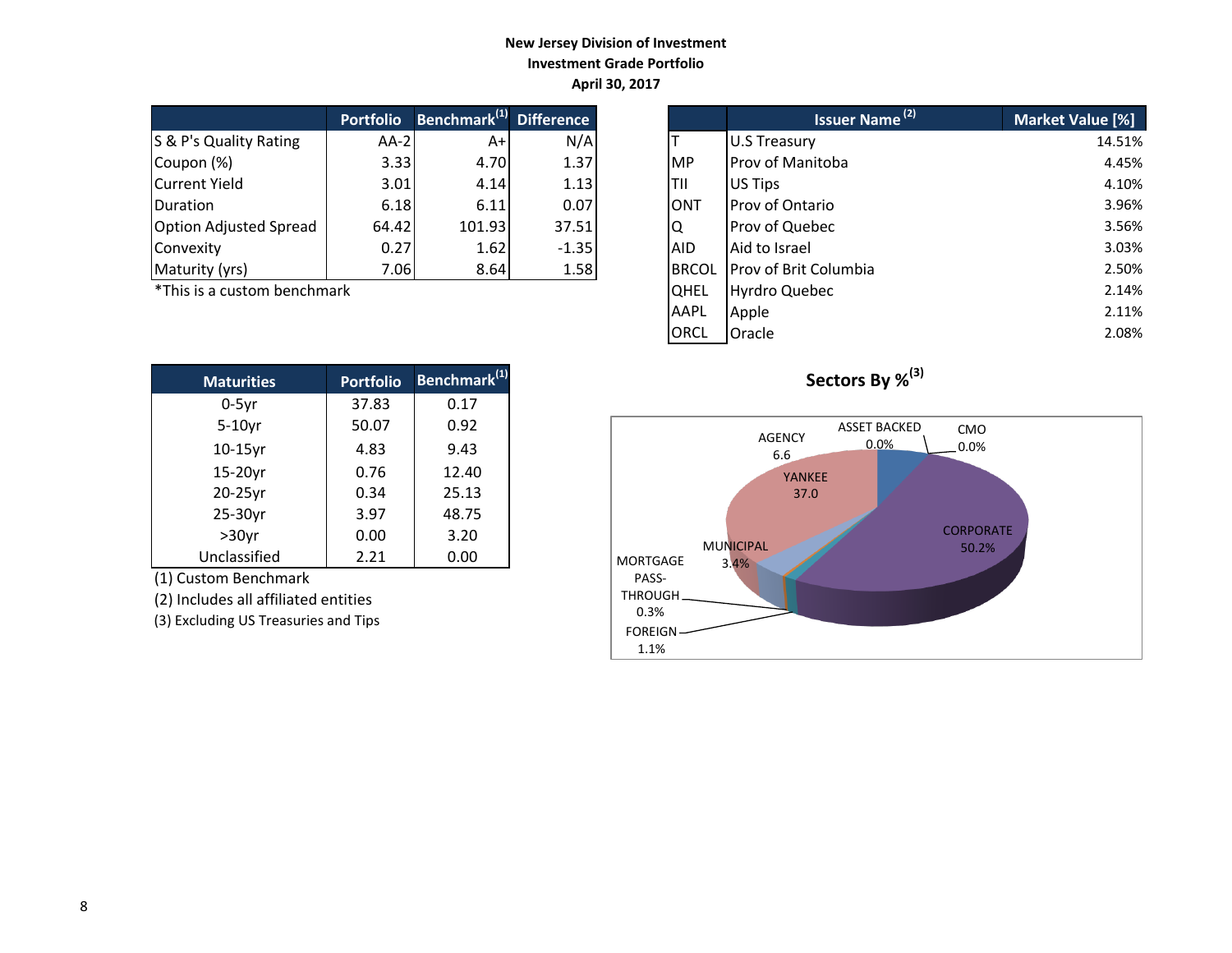# **New Jersey Division of Investment International Equity 04/30/17**

### **Top Holdings**

|                             | % of             |
|-----------------------------|------------------|
| Company                     | <b>Portfolio</b> |
| <b>SAMSUNG ELECTRONICS</b>  | 1.51             |
| <b>ISHARES MSCI</b>         | 1.47             |
| <b>TENCENT HOLDINGS</b>     | 1.24             |
| <b>TAIWAN SEMICONDUCTOR</b> | 1.13             |
| <b>ROCHE HOLDING AG</b>     | 1.05             |
| <b>NESTLE SA</b>            | 1.05             |
| <b>NOVARTIS AG</b>          | 0.92             |
| ALIBABA GROUP HOLDING       | 0.87             |
| <b>CHINA CONSTRUCTION</b>   | 0.86             |
| <b>BAYER AG</b>             | 0.72             |

# **Portfolio Sector Weightings**

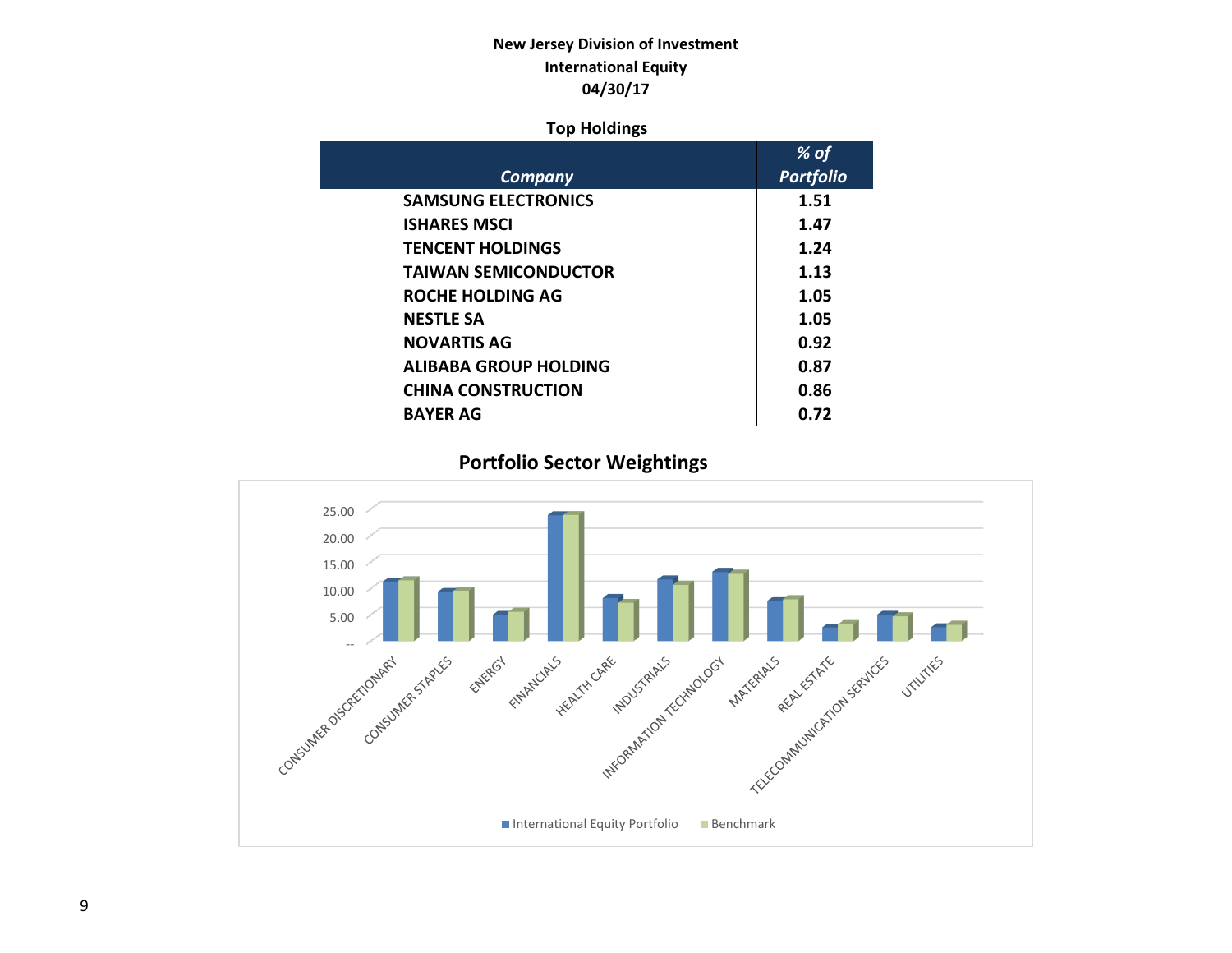#### **New Jersey Division of Investment International Equity Exposure by Country 04/30/17**

|                           |               |          | <b>Custom</b> |          | <b>Net Foreign</b> |                                |               |          | <b>Custom</b> |       | <b>Net Foreign</b> |
|---------------------------|---------------|----------|---------------|----------|--------------------|--------------------------------|---------------|----------|---------------|-------|--------------------|
|                           |               |          | International |          | <b>Currency</b>    |                                |               |          | International |       | <b>Currency</b>    |
|                           | <b>Equity</b> | % Equity | <b>Index</b>  | Hedge    | <b>Exposure</b>    |                                | <b>Equity</b> | % Equity | <b>Index</b>  | Hedge | <b>Exposure</b>    |
| <b>Developed Markets:</b> |               |          |               |          |                    | <b>Emerging Markets:</b>       |               |          |               |       |                    |
| Developed - Euro          |               |          |               |          |                    | EM - Global                    | 0.0           | 0.0%     | 0.0%          |       | 0.0                |
| Austria                   | 4.9           | 0.0%     | 0.1%          |          | 4.9                | EM - Europe/Middle East/Africa |               |          |               |       |                    |
| Belgium                   | 101.3         | 0.8%     | 0.7%          |          | 101.3              | <b>Bahrain</b>                 | 1.9           | 0.0%     | 0.0%          |       | 1.9                |
| Finland                   | 69.0          | 0.5%     | 0.6%          |          | 69.0               | Cyprus                         | 0.2           | 0.0%     | 0.0%          |       | 0.2                |
| France                    | 693.2         | 5.4%     | 5.5%          |          | 693.2              | Czech Republic                 | 25.8          | 0.2%     | 0.1%          |       | 25.8               |
| Germany                   | 718.6         | 5.6%     | 5.6%          |          | 718.6              | Egypt                          | 18.0          | 0.1%     | 0.1%          |       | 18.0               |
| Ireland                   | 37.5          | 0.3%     | 0.3%          |          | 37.5               | Greece                         | 14.0          | 0.1%     | 0.1%          |       | 14.0               |
| Italy                     | 164.6         | 1.3%     | 1.1%          |          | 164.6              | Hungary                        | 47.6          | 0.4%     | 0.1%          |       | 47.6               |
| Netherlands               | 272.7         | 2.1%     | 2.1%          |          | 272.7              | Kazakhstan                     | 1.8           | 0.0%     | 0.0%          |       | 1.8                |
| Portugal                  | 8.0           | 0.1%     | 0.1%          |          | 8.0                | Morocco                        | 2.6           | 0.0%     | 0.0%          |       | 2.6                |
| Spain                     | 225.7         | 1.8%     | 2.0%          |          | 225.7              | Poland                         | 74.6          | 0.6%     | 0.5%          |       | 74.6               |
| Euro Currency             |               |          |               | $-462.8$ | $-462.8$           | Qatar                          | 13.8          | 0.1%     | 0.3%          |       | 13.8               |
| Developed - Non-Euro      |               |          |               |          |                    | Russia                         | 217.1         | 1.7%     | 1.2%          |       | 217.1              |
| Australia                 | 554.0         | 4.3%     | 4.4%          |          | 554.0              | South Africa                   | 336.4         | 2.6%     | 2.5%          |       | 336.4              |
| Canada                    | 685.6         | 5.3%     | 5.6%          |          | 685.6              | Turkey                         | 107.8         | 0.8%     | 0.4%          |       | 107.8              |
| Denmark                   | 138.2         | 1.1%     | 1.0%          |          | 138.2              | <b>United Arab Emirates</b>    | 25.6          | 0.2%     | 0.3%          |       | 25.6               |
| Hong Kong                 | 249.9         | 1.9%     | 2.1%          |          | 249.9              | EM - Latam                     |               |          |               |       |                    |
| Israel                    | 48.7          | 0.4%     | 0.4%          |          | 48.7               | Argentina                      | 56.0          | 0.4%     | 0.0%          |       | 56.0               |
| Japan                     | 1,791.1       | 13.9%    | 13.6%         | $-269.1$ | 1,522.0            | <b>Brazil</b>                  | 435.0         | 3.4%     | 2.7%          |       | 435.0              |
| New Zealand               | 6.7           | 0.1%     | 0.1%          |          | 6.7                | Chile                          | 34.6          | 0.3%     | 0.4%          |       | 34.6               |
| Norway                    | 58.0          | 0.4%     | 0.4%          |          | 58.0               | Colombia                       | 3.9           | 0.0%     | 0.2%          |       | 3.9                |
| Singapore                 | 76.2          | 0.6%     | 0.8%          |          | 76.2               | Mexico                         | 184.2         | 1.4%     | 1.3%          |       | 184.2              |
| Sweden                    | 227.3         | 1.8%     | 1.7%          |          | 227.3              | Panama                         | 12.8          | 0.1%     | 0.0%          |       | 12.79              |
| Switzerland               | 729.1         | 5.7%     | 5.1%          |          | 729.1              | Peru                           | 28.8          | 0.2%     | 0.1%          |       | 28.8               |
| United Kingdom            | 1,351.9       | 10.5%    | 10.5%         | $-129.4$ | 1,222.5            | EM - Asia ex Japan             |               |          |               |       |                    |
|                           |               |          |               |          |                    | China                          | 1,084.1       | 8.4%     | 9.6%          |       | 1,084.1            |
|                           |               |          |               |          |                    | India                          | 369.8         | 2.9%     | 3.2%          |       | 369.8              |
|                           |               |          |               |          |                    | Indonesia                      | 172.3         | 1.3%     | 0.9%          |       | 172.3              |
|                           |               |          |               |          |                    | Korea                          | 667.0         | 5.2%     | 5.4%          |       | 667.0              |
|                           |               |          |               |          |                    | Malaysia                       | 69.7          | 0.5%     | 0.9%          |       | 69.7               |
|                           |               |          |               |          |                    | Pakistan                       | 35.9          | 0.3%     | 0.0%          |       | 35.9               |
|                           |               |          |               |          |                    | Philippines                    | 63.5          | 0.5%     | 0.4%          |       | 63.5               |

Philippines 63.5 0.5% 0.4% 63.5<br>Taiwan 465.6 3.6% 4.5% 465.6

Thailand 102.5 0.8% 0.8% 102.5

Taiwan 465.6 3.6%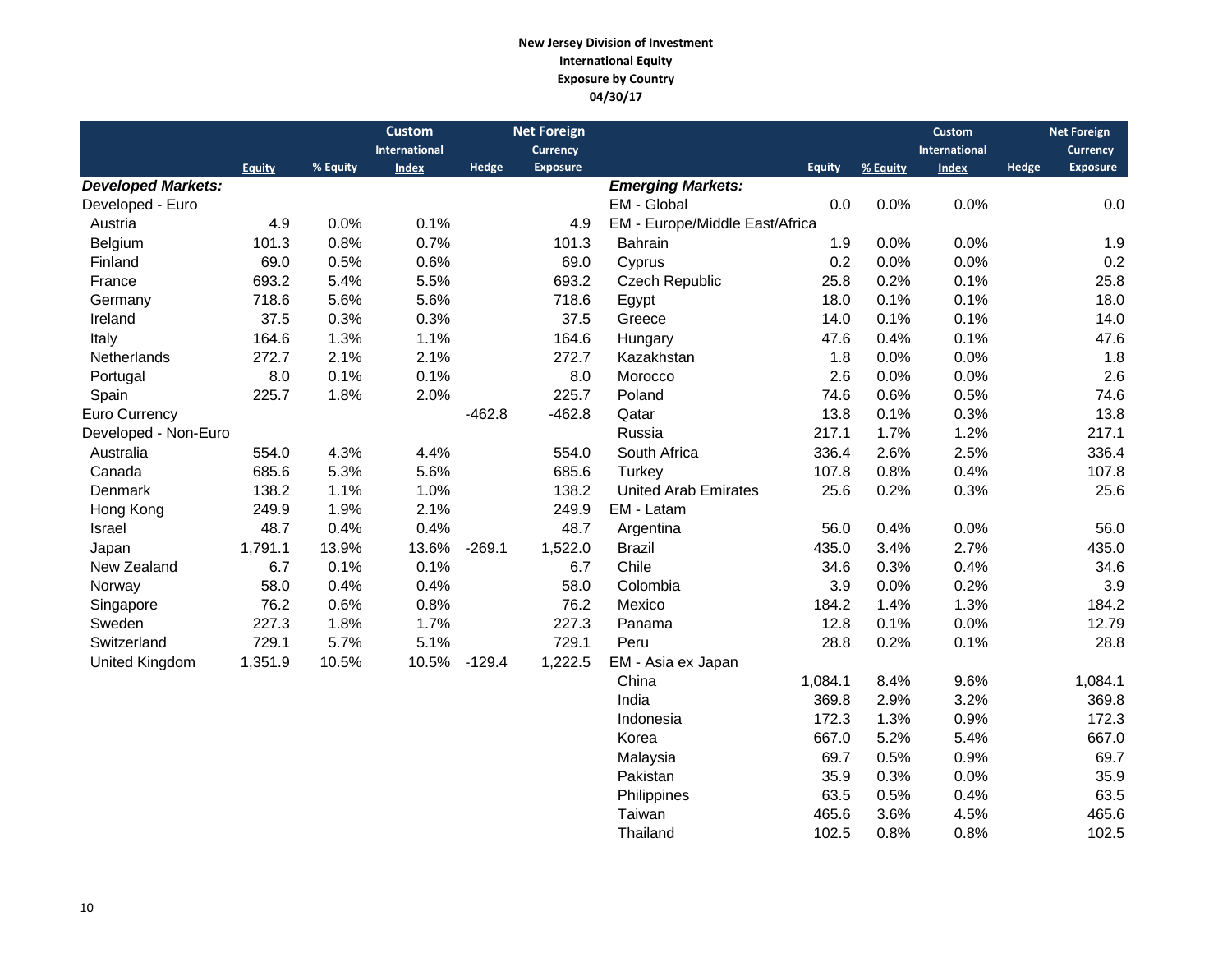# **New Jersey Division of Investment Cash Management Fund 04/30/17**

|                            | <b>PARTICIPATION</b> |                   |  |  |  |  |
|----------------------------|----------------------|-------------------|--|--|--|--|
|                            | <b>VALUE</b>         | <b>PERCENTAGE</b> |  |  |  |  |
| <b>STATF</b>               | \$13,124             | 74.11%            |  |  |  |  |
| <b>NON-STATE</b>           | \$4,585              | 25.89%            |  |  |  |  |
| TOTAL*                     | \$17,709             | 100.00%           |  |  |  |  |
| Dollar amounts in millions |                      |                   |  |  |  |  |

TOTAL\* \$17,709 100.00% *\*Total is at market.*  $*$ \*Total is at base market value.

### **PORTFOLIO ANNUALIZED INTEREST RATES**

| <b>DATE</b>    | <b>STATE</b> | <b>NON-STATE</b>  | <b>AVG. DAYS</b> |                          | Percentage   | 30-Apr-17      |
|----------------|--------------|-------------------|------------------|--------------------------|--------------|----------------|
| 4/30/2017      | 0.76%        | 0.70%             | 72               | <b>JUST NOTES</b>        | $33.62\%$ \$ | 6,021,513,587  |
|                | GOVT AGENCY. | CORPORATE         |                  | UST BILLS                | $29.14\%$ \$ | 5,219,233,399  |
| CERT. OF       | 3.92%        | BONDS, 3.69%      |                  | <b>COMM PAPER</b>        | $21.51\%$ \$ | 3,853,274,852  |
| DEPOSIT. 8.12% |              | UST NOTES.        |                  | CERT. OF DEPOSIT         | 8.12%        | 1,454,991,304  |
|                | COMM PAPER.  |                   | 33.62%           | <b>GOVT AGENCY</b>       | $3.92\%$ \$  | 702,742,310    |
|                | 21.51%       |                   |                  | <b>CORPORATE BONDS</b>   | 3.69%        | 660,156,059    |
|                |              | <b>UST BILLS.</b> |                  | <b>STATE STREET STIF</b> | $0.00\%$     | 99,255         |
|                |              | 29.14%            |                  | TOTAL**                  |              | 17,912,010,766 |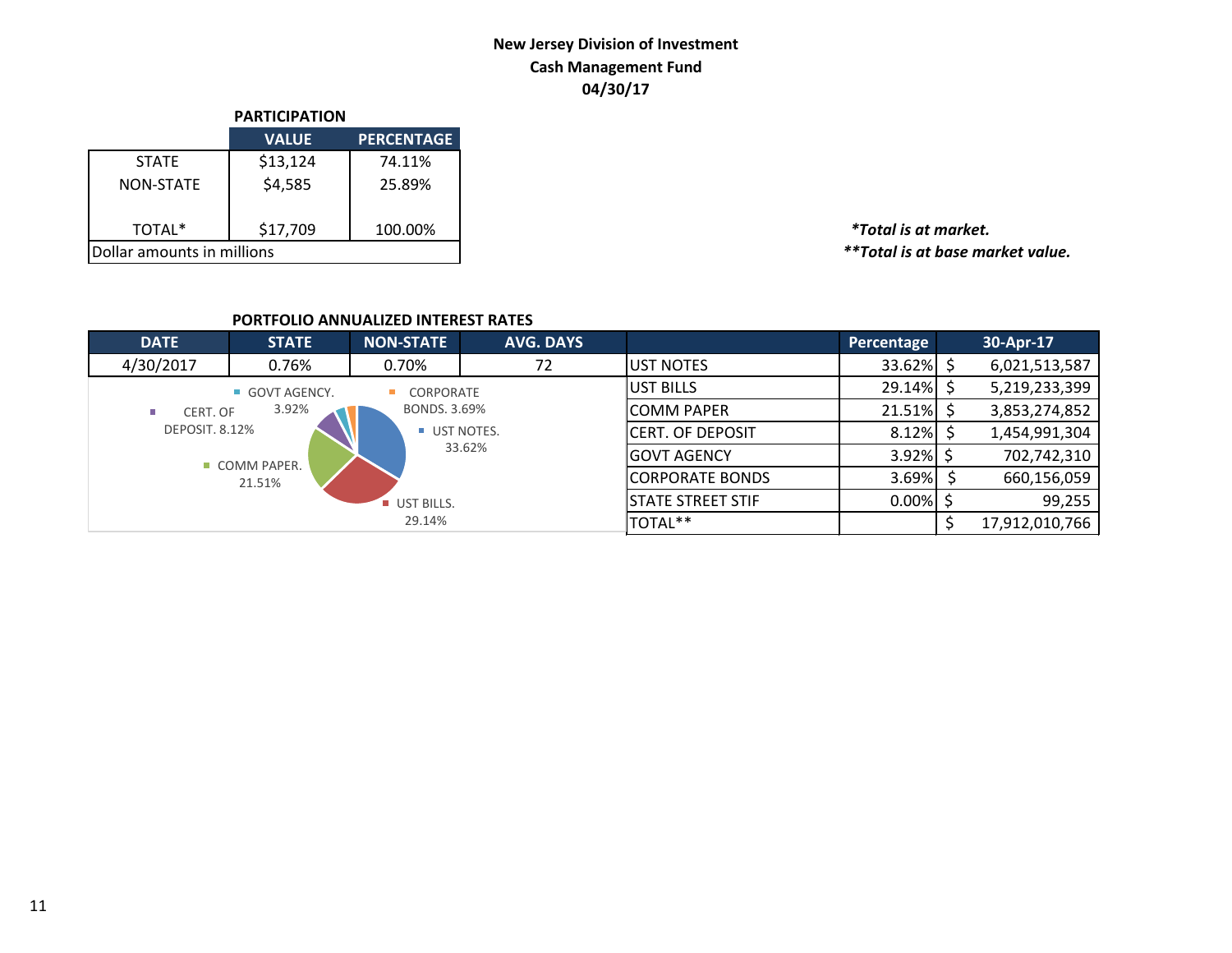#### State Investment Council Regulation Violations and Other Reportable Matters April 30, 2017

| <b>Newly Reported Violations</b> |                            |                                                                                                                                                                                                                                              |                                                                                                                                                             |  |  |  |
|----------------------------------|----------------------------|----------------------------------------------------------------------------------------------------------------------------------------------------------------------------------------------------------------------------------------------|-------------------------------------------------------------------------------------------------------------------------------------------------------------|--|--|--|
| Date of<br>Violation             | Regulation<br>Violated     | Description of Violation                                                                                                                                                                                                                     | Date Corrected                                                                                                                                              |  |  |  |
| 12/22/16 and<br>2/14/17          | N.J.A.C. 17:16-<br>81.2(c) | N.J.A.C. 17:16-81.2(c) requires that counterparties to<br>foreign currency transactions be approved by and included<br>on a list maintained by the Director. An advisor executed<br>two trades with a counterparty not included on the list. | Cannot be<br>corrected.<br>Advisor was<br>notified and they<br>have<br>represented that<br>they will make<br>the appropriate<br>changes to their<br>system. |  |  |  |

| Status of Outstanding Violations Previously Reported |                        |                                   |                |  |  |  |
|------------------------------------------------------|------------------------|-----------------------------------|----------------|--|--|--|
| Date of<br>Violation                                 | Regulation<br>Violated | Description of Violation          | Date Corrected |  |  |  |
|                                                      |                        | There are no outstanding matters. |                |  |  |  |

| <b>Other Reportable Matters</b> |                                        |  |  |  |  |  |  |
|---------------------------------|----------------------------------------|--|--|--|--|--|--|
|                                 | Description                            |  |  |  |  |  |  |
|                                 | There are no other reportable matters. |  |  |  |  |  |  |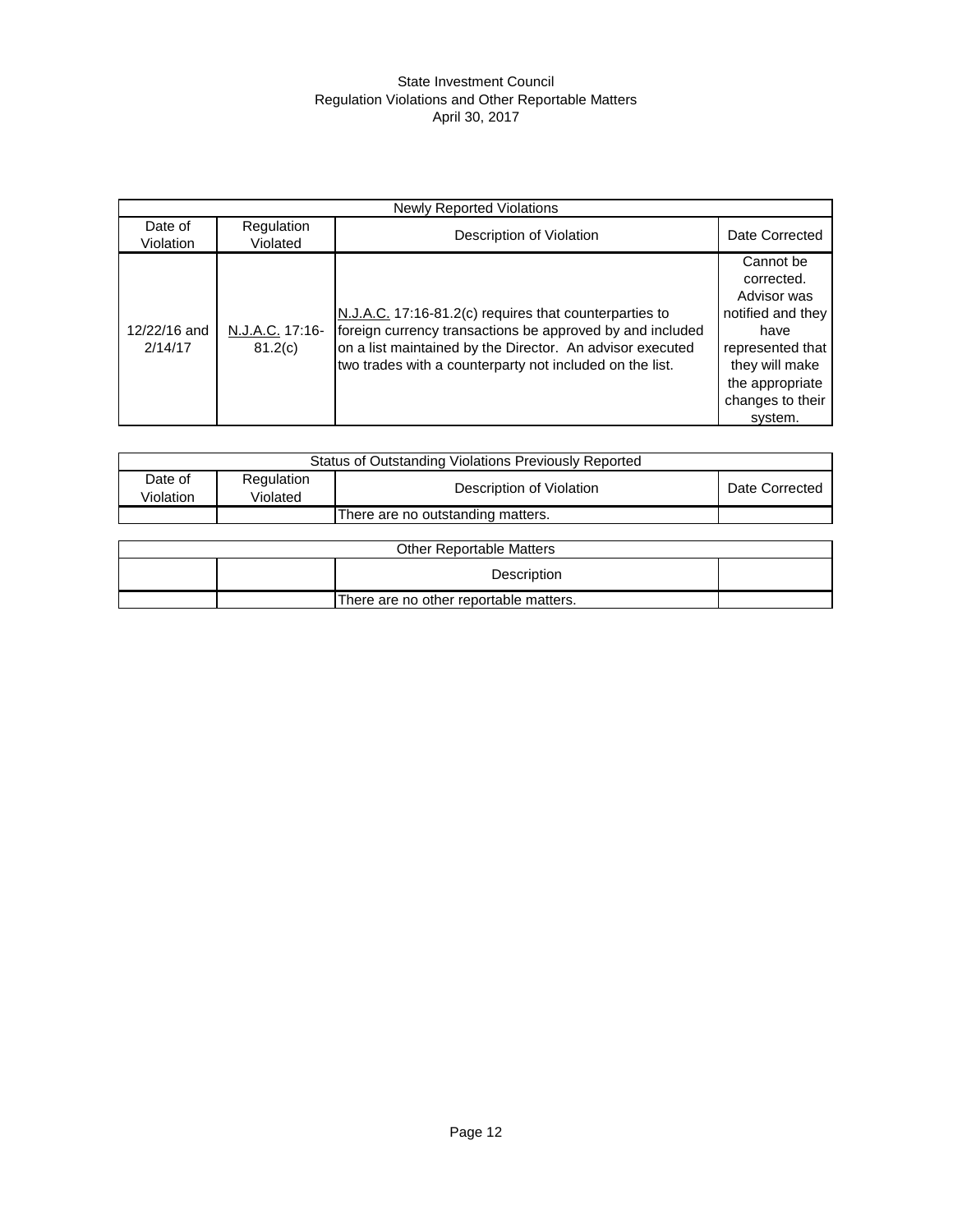#### **Alternative Investments as of April 30 2017**

Presents underlying fund level information including the Portfolio's original commitments, funded amounts to date, remaining commitments and the distributions to date.

|                                                    |                   |                           | Apr-17            | Α                                  |                                      | в                              | C                                        | $=(B+C)$           | $=(B+C)/A$                            |
|----------------------------------------------------|-------------------|---------------------------|-------------------|------------------------------------|--------------------------------------|--------------------------------|------------------------------------------|--------------------|---------------------------------------|
|                                                    | Inception<br>Date | Last<br>Valuation<br>Date | <b>Commitment</b> | Amount<br>Contributed <sub>1</sub> | <b>Unfunded</b><br><b>Commitment</b> | <b>Current Market</b><br>Value | <b>Total</b><br>Distributed <sup>2</sup> | <b>Total Value</b> | <b>Total Value</b><br><b>Multiple</b> |
| <b>Private Equity</b>                              |                   |                           |                   |                                    |                                      |                                |                                          |                    |                                       |
| <b>Co-Investments</b>                              |                   |                           | 1,675,000,000     | 939,411,117                        | 742,524,508                          | 961,868,803                    | 591,034,079                              | 1,552,902,882      | 1.65                                  |
| NB/NJ Custom Investment Fund II                    | Apr-12            | Sep-16                    | 200,000,000       | 177,015,661                        | 22,984,339                           | 188,547,951                    | 164,092,000                              | 352,639,951        | 1.99                                  |
| NJ Roark Co-Invest Fund III LLC                    | Jan-14            | Dec-16                    | 75,000,000        | 15,102,418                         | 59,897,582                           | 13,525,786                     | 3,574,038                                | 17,099,824         | 1.13                                  |
| SONJ Private Opportunities Fund II, L.P.           | Nov-07            | Dec-16                    | 1,300,000,000     | 650,633,828                        | 656,301,797                          | 740,817,851                    | 321,729,020                              | 1,062,546,871      | 1.63                                  |
| SONJ Private Opportunities Fund, L.P.              | Sep-06            | Dec-16                    | 100,000,000       | 96,659,210                         | 3,340,790                            | 18,977,215                     | 101,639,021                              | 120,616,236        | 1.25                                  |
| <b>Distressed Debt</b>                             |                   |                           | 1,827,807,307     | 1,215,913,253                      | 781,936,099                          | 528,394,207                    | 1,115,206,020                            | 1,643,600,227      | 1.35                                  |
| Avenue Asia Special Situations Fund IV             | Aug-06            | Dec-16                    | 30,000,000        | 26,283,722                         | $\Omega$                             | 1,834,813                      | 24,940,377                               | 26,775,190         | 1.02                                  |
| Avenue Special Situations Fund V, LP               | May-07            | Dec-16                    | 200,000,000       | 200,000,000                        | $\mathbf 0$                          | 3,098,938                      | 263,184,545                              | 266,283,483        | 1.33                                  |
| <b>Avenue Special Situations IV</b>                | Nov-05            | Dec-16                    | 20,000,000        | 20,000,000                         | $\Omega$                             | 161,270                        | 27,969,988                               | 28,131,258         | 1.41                                  |
| BSP Special Situations Fund L.P.                   | $Jan-17$          | Dec-16                    | 150,000,000       | 26,413,150                         | 123,586,850                          | 26,413,150                     | $\Omega$                                 | 26,413,150         | 1.00                                  |
| Catalyst Fund LP V                                 | <b>Nov-15</b>     | Mar-17                    | 100,000,000       | 22,500,000                         | 81,900,034                           | 22,343,177                     | 8,274,492                                | 30,617,669         | 1.36                                  |
| Centerbridge Capital Partners II, L.P.             | May-11            | Dec-16                    | 100,000,000       | 138,423,088                        | 15,033,380                           | 69,089,331                     | 76,367,904                               | 145, 457, 235      | 1.05                                  |
| Centerbridge Capital Partners, L.P.                | Jun-06            | Dec-16                    | 80,000,000        | 125,101,145                        | 5,843,348                            | 26,554,732                     | 201,548,364                              | 228,103,096        | 1.82                                  |
| GoldenTree NJ Distressed Fund 2015 GP LLC          | Feb-16            | Dec-16                    | 300,000,000       | 97,000,000                         | 203,000,000                          | 108,147,531                    | $\mathbf 0$                              | 108,147,531        | 1.11                                  |
| HIG Bayside Debt & LBO II                          | May-08            | Dec-16                    | 100,000,000       | 100,033,335                        | 15,891,754                           | 76,845,628                     | 75,952,870                               | 152,798,498        | 1.53                                  |
| KPS Special Situations Fund III, LP                | May-07            | Dec-16                    | 25,000,000        | 24,729,656                         | 10,998,661                           | 8,579,970                      | 36,381,079                               | 44,961,049         | 1.82                                  |
| KPS Special Situations Fund IV, LP                 | Apr-13            | Dec-16                    | 200,000,000       | 27,741,727                         | 182,634,008                          | 12,587,204                     | 29,142,832                               | 41,730,036         | 1.50                                  |
| MatlinPatterson Global Opps. Ptnrs. III            | Jun-07            | Dec-16                    | 100,000,000       | 103,578,178                        | 4,136,976                            | 66,683,452                     | 60,691,091                               | 127,374,543        | 1.23                                  |
| MHR Institutional Partners III, L.P.               | May-07            | Mar-17                    | 75,000,000        | 79,500,000                         | 26,153,979                           | 32,565,036                     | 79,698,345                               | 112,263,381        | 1.41                                  |
| MHR Institutional Partners IV, L.P.                | $Jul-14$          | Mar-17                    | 100,000,000       | 27,750,000                         | 79,003,441                           | 19,501,100                     | 7,090,152                                | 26,591,252         | 0.96                                  |
| TPG Financial Partners, L.P.                       | May-08            | Dec-16                    | 47,807,307        | 35,285,615                         | 104,477                              | 4,669,754                      | 31,683,569                               | 36,353,323         | 1.03                                  |
| TPG Opportunities Partners II, L.P.                | Mar-12            | Dec-16                    | 100,000,000       | 69,794,467                         | 30,205,533                           | 35,375,570                     | 81,015,056                               | 116,390,626        | 1.67                                  |
| WLR Recovery Fund IV, LP                           | Oct-07            | Dec-16                    | 100,000,000       | 91,779,170                         | 3,443,659                            | 13,943,552                     | 111,265,356                              | 125,208,908        | 1.36                                  |
| <b>Domestic Midmarket Buyout</b>                   |                   |                           | 3,729,660,000     | 3,122,238,515                      | 997,823,683                          | 2,214,699,316                  | 2,405,708,645                            | 4,620,407,962      | 1.48                                  |
| American Industrial Partners Capital Fund V        | Dec-11            | Dec-16                    | 50,000,000        | 57,915,133                         | 3,233,738                            | 57,297,596                     | 19,172,083                               | 76,469,679         | 1.32                                  |
| American Industrial Partners Capital Fund VI, L.P. | Sep-15            | Dec-16                    | 75,000,000        | 25,128,933                         | 52,460,774                           | 22,282,834                     | 2,589,707                                | 24,872,541         | 0.99                                  |
| Court Square Capital Partners II, L.P.             | May-07            | Dec-16                    | 100,000,000       | 91,528,705                         | 10,025,168                           | 24,970,522                     | 143,569,879                              | 168,540,401        | 1.84                                  |
| Excellere Capital Fund III, L.P.                   | $Jul-15$          | Dec-16                    | 40,000,000        | 251,175                            | 39,748,825                           | 155                            | $\mathbf 0$                              | 155                | 0.00                                  |
| InterMedia Partners VII, L.P.                      | $Dec-05$          | Dec-16                    | 75,000,000        | 96,252,158                         | 1,190,669                            | 6,861,608                      | 92,415,909                               | 99,277,517         | 1.03                                  |
| JLL Partners Fund VI, LP                           | <b>Jun-08</b>     | Dec-16                    | 150,000,000       | 191,210,126                        | 27,271,361                           | 166, 131, 476                  | 172,385,258                              | 338,516,734        | 1.77                                  |
| JLL Partners VII, LP                               | Mar-16            | Dec-16                    | 150,000,000       | 23,705,371                         | 126,294,629                          | 25,425,433                     | $\Omega$                                 | 25,425,433         | 1.07                                  |
| Lindsay Goldberg III, L.P.                         | Jul-08            | Dec-16                    | 200,000,000       | 192,289,692                        | 12,523,294                           | 105,744,671                    | 150,592,884                              | 256,337,555        | 1.33                                  |
| Lindsay, Goldberg & Bessemer II, L.P.              | Jul-06            | Dec-16                    | 100,000,000       | 93,157,698                         | 6,842,302                            | 20,083,862                     | 112,042,618                              | 132,126,480        | 1.42                                  |
| Marlin Equity Partners IV                          | $Jun-13$          | Dec-16                    | 75,000,000        | 40,239,211                         | 34,763,583                           | 45,426,328                     | 717,746                                  | 46,144,074         | 1.15                                  |
| New Mountain Partners III, L.P.                    | May-07            | Dec-16                    | 100,000,000       | 109,431,553                        | 7,473,728                            | 67,790,163                     | 119,321,968                              | 187, 112, 131      | 1.71                                  |
| Oak Hill Capital Partners II, L.P.                 | <b>Jul-05</b>     | Dec-16                    | 75,000,000        | 83,468,447                         | 233,571                              | 5,572,988                      | 127,688,435                              | 133,261,422        | 1.60                                  |
| Oak Hill Capital Partners III, L.P.                | Oct-07            | Dec-16                    | 250,000,000       | 305,590,363                        | 13,647,453                           | 145,871,261                    | 311,129,422                              | 457,000,683        | 1.50                                  |
| Onex Partners II, LP                               | Aug-06            | Dec-16                    | 100,000,000       | 88,781,604                         | 11,218,396                           | 11,041,840                     | 162,282,743                              | 173,324,583        | 1.95                                  |
| Onex Partners III, LP                              | Dec-08            | Dec-16                    | 100,000,000       | 108,661,114                        | 10,218,605                           | 86,466,749                     | 87,902,455                               | 174,369,204        | 1.60                                  |
| Onex Partners IV, LP                               | May-14            | Dec-16                    | 166,490,000       | 114,403,897                        | 52,086,103                           | 112, 151, 270                  | 4,831,845                                | 116,983,115        | 1.02                                  |
| Quadrangle Capital Partners II                     | Aug-05            | Dec-16                    | 50,000,000        | 46,867,499                         | 2,830,335                            | 10,096,527                     | 57,914,063                               | 68,010,590         | 1.45                                  |
| Roark Capital Partners III L.P.                    | Sep-12            | Dec-16                    | 100,000,000       | 94,886,601                         | 13,588,383                           | 104,375,527                    | 21,508,441                               | 125,883,968        | 1.33                                  |
| Sterling Capital Partners IV, L.P.                 | Apr-12            | Dec-16                    | 100,000,000       | 89,914,521                         | 16,082,168                           | 64,624,057                     | 28,165,968                               | 92,790,025         | 1.03                                  |
| Tenex Capital Partners II, LP                      | Mar-16            | Dec-16                    | 78,170,000        | 20,914,332                         | 57,255,668                           | 19,401,222                     | 237,127                                  | 19,638,349         | 0.94                                  |
|                                                    | $Jan-11$          |                           | 50,000,000        | 60,607,441                         | 4,765,334                            | 43,369,734                     | 45,970,595                               | 89,340,328         | 1.47                                  |
| Tenex Capital Partners, L.P.                       |                   | Dec-16                    |                   |                                    |                                      |                                |                                          |                    |                                       |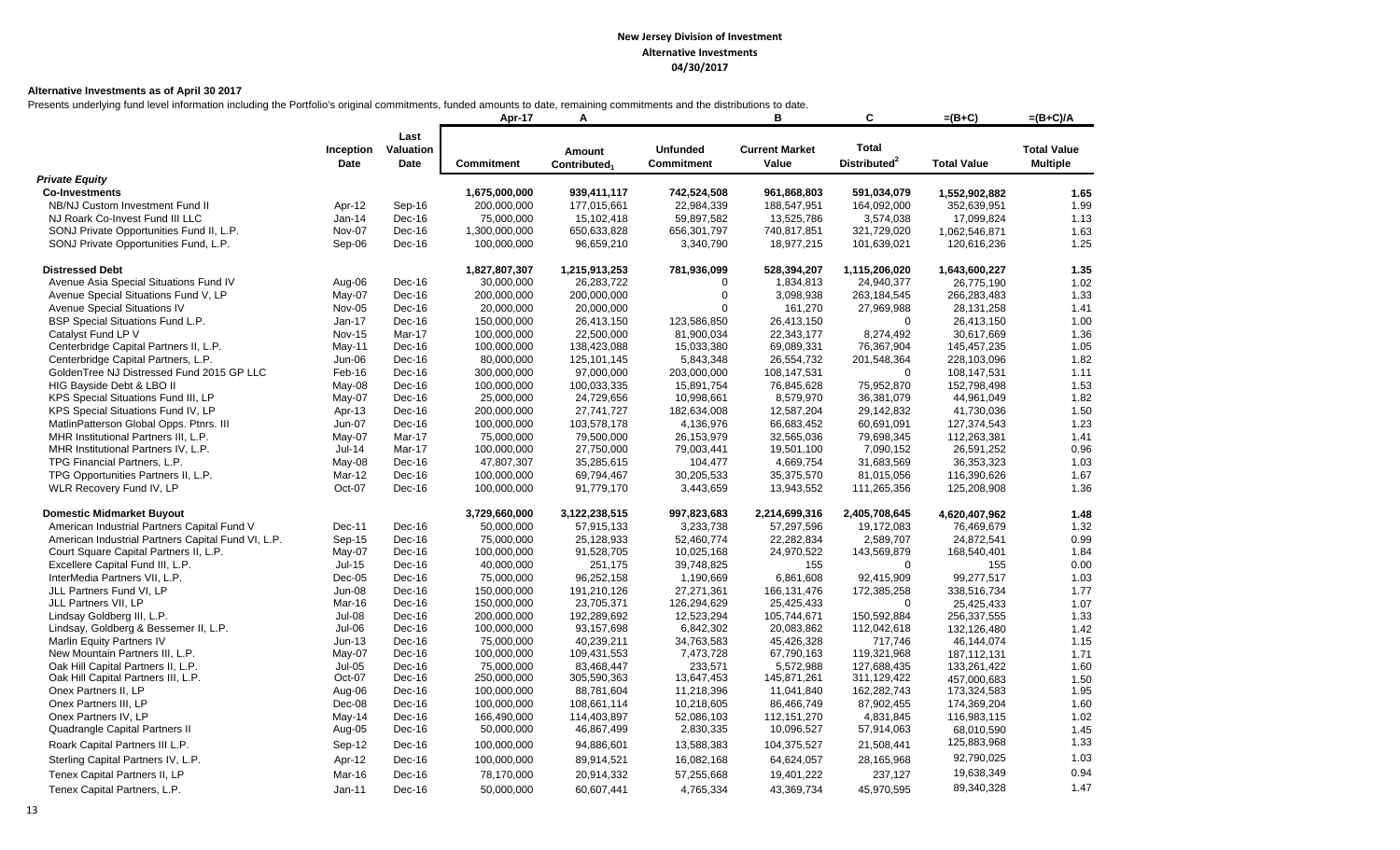|                                          |                   |                           | Apr-17            | A                                  |                                      | в                              | $\mathbf{C}$                             | $=(B+C)$           | $=(B+C)/A$                            |
|------------------------------------------|-------------------|---------------------------|-------------------|------------------------------------|--------------------------------------|--------------------------------|------------------------------------------|--------------------|---------------------------------------|
|                                          | Inception<br>Date | Last<br>Valuation<br>Date | <b>Commitment</b> | Amount<br>Contributed <sub>1</sub> | <b>Unfunded</b><br><b>Commitment</b> | <b>Current Market</b><br>Value | <b>Total</b><br>Distributed <sup>2</sup> | <b>Total Value</b> | <b>Total Value</b><br><b>Multiple</b> |
| Tenex Capital Partners LP - Secondary    | Feb-13            | Dec-16                    | 20,000,000        | 21,938,921                         | 1,906,134                            | 17,386,924                     | 16,939,577                               | 34,326,501         | 1.56                                  |
| The Resolute Fund II, L.P.               | Dec-07            | Dec-16                    | 100,000,000       | 99,585,132                         | 10,443,579                           | 53,637,397                     | 89,815,674                               | 143,453,071        | 1.44                                  |
| TPG [STAR], LP                           | Mar-07            | Dec-16                    | 100,000,000       | 109,312,969                        | 2,756,568                            | 53,924,970                     | 117,788,525                              | 171,713,495        | 1.57                                  |
| TPG Growth II, L.P.                      | Jun-12            | Dec-16                    | 100,000,000       | 91,415,344                         | 15,346,172                           | 169,435,052                    | 20,233,838                               | 189,668,890        | 2.07                                  |
| TPG Growth III(A), L.P.                  | Jan-15            | Dec-16                    | 150,000,000       | 54,796,652                         | 102,582,814                          | 47,115,106                     | 10,178,182                               | 57,293,288         | 1.05                                  |
| TSG 7 A L.P.                             | <b>Nov-15</b>     | Dec-16                    | 80,000,000        | 27,040,147                         | 52,959,853                           | 25,920,955                     | $\mathbf 0$                              | 25,920,955         | 0.96                                  |
| TSG 7 B L.P.                             | <b>Nov-15</b>     | $Dec-16$                  | 20,000,000        | 2,028,061                          | 17,971,939                           | 1,539,631                      | $\mathbf 0$                              | 1,539,631          | 0.76                                  |
| Vista Equity Partners Fund III, L.P.     | $Jul-07$          | Dec-16                    | 100,000,000       | 106,136,846                        | 6,214,090                            | 43,258,765                     | 227,066,675                              | 270,325,440        | 2.55                                  |
| Vista Equity Partners Fund IV, L.P.      | Oct-11            | $Dec-16$                  | 200,000,000       | 209,617,670                        | 26,020,142                           | 242,245,992                    | 127,510,537                              | 369,756,529        | 1.76                                  |
| Vista Equity Partners Fund V, L.P.       | Mar-14            | Dec-16                    | 200,000,000       | 210,649,845                        | 37,379,658                           | 189,036,589                    | 48,103,211                               | 237,139,800        | 1.13                                  |
| Vista Equity Partners Fund VI, L.P.      | <b>Nov-16</b>     | Dec-16                    | 200,000,000       | 76,605,933                         | 123,394,067                          | 74,605,752                     | 23,599                                   | 74,629,351         | 0.97                                  |
| Vista Foundation Fund II, L.P.           | <b>Nov-13</b>     | Dec-16                    | 75,000,000        | 67,539,996                         | 7,460,004                            | 75,224,832                     | $\mathbf 0$                              | 75,224,832         | 1.11                                  |
| Vista Foundation Fund III, L.P.          | <b>Nov-16</b>     | Dec-16                    | 100,000,000       | 11,120,161                         | 88,879,839                           | 9,704,009                      | 18,362                                   | 9,722,371          | 0.87                                  |
| Welsh, Carson, Anderson & Stowe XI, L.P. | Oct-08            | Dec-16                    | 100,000,000       | 99,245,264                         | 754,736                              | 66,677,522                     | 87,591,319                               | 154,268,841        | 1.55                                  |
| <b>Emerging Managers</b>                 |                   |                           | 400,000,000       | 431,592,022                        | 29,362,121                           | 291,659,627                    | 416,627,418                              | 708,287,045        | 1.64                                  |
| Grosvenor/NJDI Emerging Opp              |                   | Sep-16                    | 200,000,000       | 237,525,026                        | 17,925,778                           | 110,434,109                    | 250,330,870                              | 360,764,979        | 1.52                                  |
| Grosvenor/NJDI Emerging Opp (2007)       | Apr-07            | Dec-16                    | 100,000,000       | 120,162,974                        | 3,628,059                            | 55,405,161                     | 122,348,965                              | 177,754,126        | 1.48                                  |
| Grosvenor/NJDI Emerging Opp (2008)       | <b>Jun-08</b>     | Dec-16                    | 100,000,000       | 117,362,052                        | 14,297,719                           | 55,028,948                     | 127,981,904                              | 183,010,852        | 1.56                                  |
| Fairview Capstone Partners II, LP        | Sep-08            | Dec-16                    | 100,000,000       | 103,355,174                        | 2,148,165                            | 86,952,751                     | 72,178,982                               | 159, 131, 733      | 1.54                                  |
| Fairview Capstone Partners, LP           | May-07            | Dec-16                    | 100,000,000       | 90,711,822                         | 9,288,178                            | 94,272,767                     | 94,117,566                               | 188,390,334        | 2.08                                  |
| International                            |                   |                           | 2,572,462,863     | 1,853,910,125                      | 897,000,548                          | 1,147,811,200                  | 1,299,587,352                            | 2,447,398,552      | 1.32                                  |
| AIMS/NJ Euro Small and Mid Fund I, L.P.  | Feb-06            | Dec-16                    | 200,000,000       | 191,949,852                        | 16,011,352                           | 25,911,255                     | 196,022,709                              | 221,933,964        | 1.16                                  |
| AIMS/NJ Euro Small and Mid Fund II, L.P. | <b>Jul-07</b>     | Dec-16                    | 199,172,567       | 192,111,471                        | 27,398,610                           | 84,904,834                     | 135,442,716                              | 220,347,551        | 1.15                                  |
| Anacap Credit Opportunities II, LP       | Dec-11            | Dec-16                    | 78,085,945        | 105,837,152                        | 17,111,157                           | 36,379,726                     | 81,820,254                               | 118,199,980        | 1.12                                  |
| Anacap Financial Partners II             | May-08            | Dec-16                    | 126,649,576       | 183, 136, 276                      | 9,405,620                            | 93,742,888                     | 113,921,458                              | 207,664,346        | 1.13                                  |
| AnaCap Financial Partners III, L.P.      | $Jul-14$          | Dec-16                    | 136,686,339       | 35,641,639                         | 101,044,699                          | 28,361,593                     | 36,084                                   | 28,397,677         | 0.80                                  |
| Anacap Financial Partners GP II, LP      | Nov-09            | Sep-16                    | 9,868,438         | 9,868,438                          | $\Omega$                             | 9,949,067                      | 557,937                                  | 10,507,004         | 1.06                                  |
| MBK Partners Fund IV, L.P.               | Dec-16            | N/A                       | 85,000,000        | 9,953,202                          | 75,046,798                           | 9,953,202                      | $\mathbf 0$                              | 9,953,202          | 1.00                                  |
| New Jersey Asia Investors II, L.P.       | $Jul-11$          | Sep-16                    | 200,000,000       | 213,547,488                        | 12,790,073                           | 200,664,653                    | 80,218,180                               | 280,882,833        | 1.32                                  |
| New Jersey Asia Investors III, L.P.      | Aug-16            | Jun-16                    | 300,000,000       | 17,612,585                         | 282,387,415                          | 17,612,585                     | $\mathbf 0$                              | 17,612,585         | 1.00                                  |
| New Jersey Asia Investors, L.P.          | Jan-08            | Sep-16                    | 100,000,000       | 98,345,084                         | 14,309,924                           | 195,970,953                    | 109,861,529                              | 305,832,482        | 3.11                                  |
| NJHL European BO Investment II Series B  | Apr-07            | Sep-16                    | 200,000,000       | 150,591,207                        | 13,589,698                           | 34,737,721                     | 171,036,455                              | 205,774,176        | 1.37                                  |
| NJHL European Buyout Investment Series A | Feb-06            | Sep-16                    | 200,000,000       | 195,507,520                        | 13,037,473                           | 50,181,158                     | 205,300,320                              | 255,481,477        | 1.31                                  |
| NJHL European Buyout Investment Series C | Mar-08            | Sep-16                    | 200,000,000       | 207,767,302                        | 16,046,289                           | 67,283,855                     | 201,027,359                              | 268,311,214        | 1.29                                  |
| RRJ Capital Master Fund III, L.P.        | Sep-15            | Dec-16                    | 150,000,000       | 41,845,910                         | 108,275,440                          | 40,407,668                     | 601,351                                  | 41,009,019         | 0.98                                  |
| Siguler Guff NJ Developing Mkt Fund, LP  | Dec-13            | Mar-17                    | 300,000,000       | 188,450,000                        | 111,550,000                          | 243,960,020                    | $\mathbf 0$                              | 243,960,020        | 1.29                                  |
| Warburg Pincus China, L.P.               | Dec-16            | Dec-16                    | 87,000,000        | 11,745,000                         | 78,996,000                           | 7,790,021                      | 3,741,000                                | 11,531,021         | 0.98                                  |
| Large Buyout                             |                   |                           | 2,426,342,709     | 2,364,585,141                      | 451,483,204                          | 1,215,171,456                  | 2,134,739,186                            | 3,349,910,641      | 1.42                                  |
| Apollo Investment Fund VI, L.P.          | Nov-05            | Dec-16                    | 50,000,000        | 132,027,729                        | 2,090,014                            | 14,109,093                     | 156,674,368                              | 170,783,460        | 1.29                                  |
| Blackstone Capital Partners V, L.P.      | $Oct-05$          | Mar-17                    | 100,000,000       | 98,909,096                         | 5,552,074                            | 17,339,430                     | 147,486,127                              | 164,825,557        | 1.67                                  |
| Blackstone Capital Partners VI, L.P.     | Mar-12            | Mar-17                    | 50,000,000        | 44,389,774                         | 10,172,482                           | 49,495,252                     | 15,847,080                               | 65,342,332         | 1.47                                  |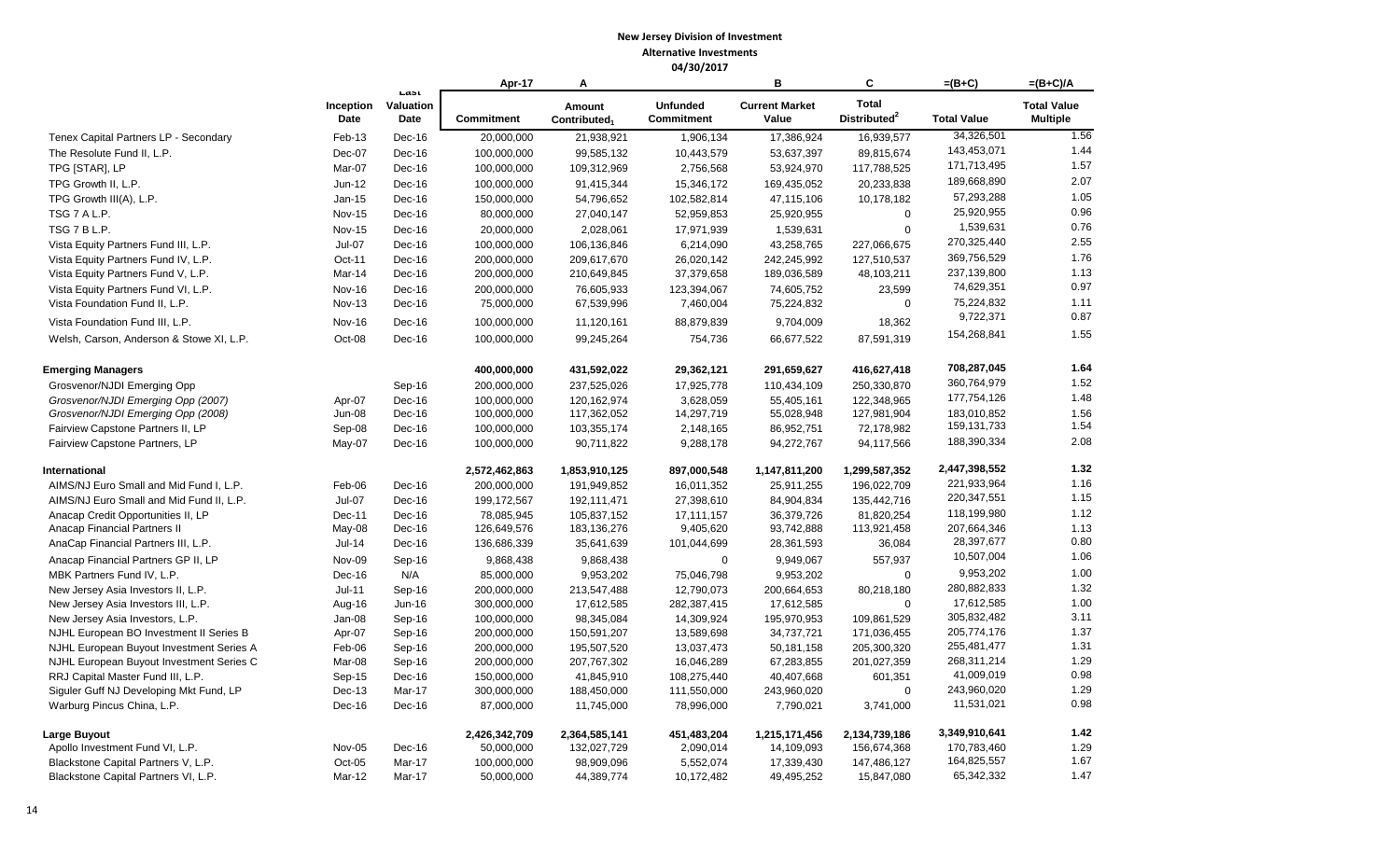|                                                                   |                   |                           | Apr-17                   | A                                  |                                      | B                              | C                                        | $=(B+C)$                 | $=(B+C)/A$                            |
|-------------------------------------------------------------------|-------------------|---------------------------|--------------------------|------------------------------------|--------------------------------------|--------------------------------|------------------------------------------|--------------------------|---------------------------------------|
|                                                                   | Inception<br>Date | Last<br>Valuation<br>Date | Commitment               | Amount<br>Contributed <sub>1</sub> | <b>Unfunded</b><br><b>Commitment</b> | <b>Current Market</b><br>Value | <b>Total</b><br>Distributed <sup>2</sup> | <b>Total Value</b>       | <b>Total Value</b><br><b>Multiple</b> |
| Blackstone Capital Partners VII, L.P.                             | $May-15$          | Mar-17                    | 50,000,000               | 4,725,020                          | 45,274,980                           | 4,839,853                      | 5,926                                    | 4,845,778                | 1.03                                  |
| Carlyle Partners VI, L.P.                                         | <b>Nov-13</b>     | Dec-16                    | 300,000,000              | 205,179,937                        | 112,530,690                          | 183,619,682                    | 48,155,664                               | 231,775,346              | 1.13                                  |
| CVC Capital Partners VI, LP                                       | $Jul-13$          | Dec-16                    | 83,092,709               | 48,616,807                         | 36,636,307                           | 50,458,934                     | 2,173,166                                | 52,632,100               | 1.08                                  |
| Hellman & Friedman Capital Partners VI                            | Apr-07            | Dec-16                    | 100,000,000              | 96,630,386                         | 3,204,466                            | 19,701,590                     | 156,683,373                              | 176,384,963              | 1.83                                  |
| Hellman & Friedman Capital Partners VIII, L.P.                    | <b>Nov-14</b>     | Dec-16                    | 100,000,000              | 6,238,036                          | 94,963,954                           | 4,929,926                      | 1,328,790                                | 6,258,716                | 1.00                                  |
| Silver Lake Partners III, LP                                      | Jan-07            | Dec-16                    | 100,000,000              | 104,416,535                        | 10,675,428                           | 54,025,619                     | 136,678,836                              | 190,704,455              | 1.83                                  |
| Silver Lake Partners IV                                           | Mar-13            | Dec-16                    | 200,000,000              | 149,497,414                        | 77,579,764                           | 139,125,301                    | 66,126,040                               | 205,251,341              | 1.37                                  |
| TPG Partners V, L.P.                                              | Sep-06            | Dec-16                    | 187,500,000              | 256,833,971                        | 16,636,663                           | 57,062,488                     | 261,362,021                              | 318,424,508              | 1.24                                  |
| TPG Partners VI, L.P.                                             | May-08            | Dec-16                    | 180,000,000              | 293,387,437                        | 12,766,382                           | 97,783,829                     | 286,319,331                              | 384,103,159              | 1.31                                  |
| Warburg Pincus Private Equity IX, LP                              | Aug-05            | Dec-16                    | 200,000,000              | 200,000,000                        | $\mathbf 0$                          | 23,851,143                     | 329,871,528                              | 353,722,671              | 1.77                                  |
| Warburg Pincus Private Equity VIII                                | Jun-06            | Dec-16                    | 25,750,000               | 26,883,000                         | 0                                    | 3,555,154                      | 56,738,671                               | 60,293,825               | 2.24                                  |
| Warburg Pincus Private Equity X, LP                               | Oct-07            | Dec-16                    | 400,000,000              | 400,000,000                        | 0                                    | 196,612,059                    | 386,774,167                              | 583,386,226              | 1.46                                  |
| Warburg Pincus Private Equity XI, LP                              | $May-12$          | Dec-16                    | 300,000,000              | 296,850,000                        | 23,400,000                           | 298,662,105                    | 82,514,100                               | 381,176,205              | 1.28                                  |
| <b>Mezzanine Debt</b>                                             |                   |                           | 535,000,000              | 570,665,910                        | 80,195,138                           | 141,874,946                    | 642,158,424                              | 784,033,371              | 1.37                                  |
| Audax Mezzanine Partners II                                       | Nov-06            | Dec-16                    | 50,000,000               | 56,053,460                         | 2,113,231                            | 1,328,832                      | 69,220,723                               | 70,549,555               | 1.26                                  |
| Blackstone Mezzanine Partners II, LP                              | Apr-06            | Dec-16                    | 45,000,000               | 40,017,311                         | 7,804,361                            | 397,090                        | 58,164,409                               | 58,561,499               | 1.46                                  |
| Gleacher Mezzanine Fund II. LP                                    | Nov-06            | Dec-16                    | 40,000,000               | 36,823,869                         | 3,251,218                            | 1,162,187                      | 47,556,567                               | 48,718,754               | 1.32                                  |
| GSO Capital Opportunities Fund II, LP                             | <b>Nov-11</b>     | Dec-16                    | 150,000,000              | 138,009,651                        | 50,983,929                           | 90,783,546                     | 86,249,102                               | 177,032,648              | 1.28                                  |
| GSO Capital Opportunities Fund, L.P.                              | $Jul-08$          | Dec-16                    | 100,000,000              | 120,218,859                        | 6,281,096                            | 3,477,262                      | 202,404,578                              | 205,881,840              | 1.71                                  |
| Newstone Capital Partners II, L.P.                                | May-11            | Dec-16                    | 100,000,000              | 116,200,818                        | 7,727,534                            | 40,535,987                     | 99,788,689                               | 140,324,676              | 1.21                                  |
| Newstone Capital Partners, L.P.                                   | Feb-07            | Dec-16                    | 50,000,000               | 63,341,942                         | 2,033,769                            | 4,190,043                      | 78,774,356                               | 82,964,399               | 1.31                                  |
| <b>Secondaries</b>                                                |                   |                           | 279,478,644              | 275,292,009                        | 27,536,023                           | 67,246,992                     | 327,189,871                              | 394,436,863              | 1.43                                  |
| Lexington Capital Partners VI-B                                   | Jun-06            | Dec-16                    | 50,000,000               | 50,705,969                         | 817,356                              | 11,537,458                     | 60,163,383                               | 71,700,841               | 1.41                                  |
| NB Sec Opps Offshore Fund II LP                                   | <b>Jul-08</b>     | Dec-16                    | 100,000,000              | 104,044,815                        | 15,205,998                           | 26,221,054                     | 129,515,839                              | 155,736,893              | 1.50                                  |
| Partners Group Secondary 2006 LP                                  | Sep-06            | Dec-16                    | 54,096,544               | 53,008,507                         | 3,261,384                            | 10,395,996                     | 55,137,203                               | 65,533,199               | 1.24                                  |
| Partners Group Secondary 2008, L.P.                               | Sep-08            | Dec-16                    | 75,382,100               | 67,532,719                         | 8,251,285                            | 19,092,484                     | 82,373,446                               | 101,465,930              | 1.50                                  |
| <b>Small/Midsize Buyout</b>                                       |                   |                           | 650,000,000              | 721,864,523                        | 46,174,449                           | 343,408,611                    | 776,581,485                              | 1,119,990,095            | 1.55                                  |
| Grosvenor/NJDI Investment Fund                                    |                   | Dec-16                    | 650.000.000              | 721.864.523                        | 46,174,449                           | 343.408.611                    | 776.581.485                              | 1,119,990,095            | 1.55                                  |
| Grosvenor/NJDI Investment Fund 2005                               | <b>Nov-05</b>     | Dec-16                    | 200,000,000              | 224, 175, 328                      | 1,693,779                            | 86,608,375                     | 264,956,655                              | 351,565,030              | 1.57                                  |
| Grosvenor/NJDI Investment Fund 2006                               | Sep-06            | Dec-16                    | 250,000,000              | 287, 156, 393                      | 12,062,604                           | 125,334,148                    | 338,136,576                              | 463,470,723              | 1.61                                  |
| Grosvenor/NJDI Investment Fund 2008                               | <b>Jun-08</b>     | Dec-16                    | 200,000,000              | 210,532,801                        | 32,418,067                           | 131,466,088                    | 173,488,254                              | 304,954,342              | 1.45                                  |
| <b>Special Situations</b>                                         |                   |                           | 330,000,000              | 405,957,422                        | 183,807,663                          | 319,340,436                    | 295,246,555                              | 614,586,992              | 1.51                                  |
| Blackstone TOP Fund - A (PE) L.P.                                 | $Jan-12$          | Mar-17                    | 330,000,000              | 405,957,422                        | 183,807,663                          | 319,340,436                    | 295,246,555                              | 614,586,992              | 1.51                                  |
| <b>Venture Capital</b>                                            |                   |                           | 365,000,000              | 321,205,951                        | 75,463,701                           | 282,089,013                    | 192,926,560                              | 475,015,573              | 1.48                                  |
| JP Morgan Direct/Pooled VC Instit III                             | Jun-06            | Jun-16                    | 50,000,000               | 49,624,643                         | 170,007                              | 42,896,104                     | 38,707,119                               | 81,603,223               | 1.64                                  |
| JP Morgan Direct VC Institutional III                             |                   | Dec-15                    | 600,000                  | 394,650                            | $\Omega$                             | $\mathbf 0$                    | 324,423                                  | 324,423                  | 0.82                                  |
| JP Morgan Pooled VC Institutional III<br>Khosla Venutres IV, L.P. | $Jan-12$          | Dec-16<br>Dec-16          | 49,400,000<br>25,000,000 | 49,229,993<br>24,175,000           | 170,007<br>825,000                   | 42,896,104<br>36,015,450       | 38,382,696<br>2,389,780                  | 81,278,800<br>38,405,230 | 1.65<br>1.59                          |
| NB Crossroads Fund XVIII                                          | Nov-06            | Dec-16                    | 50,000,000               | 42,000,000                         | 39,875,002                           | 31,411,660                     | 43,200,562                               | 74,612,222               | 1.78                                  |
| NB/NJ Custom Investment Fund                                      | Aug-07            | Sep-16                    | 100,000,000              | 91,596,190                         | 8,403,810                            | 49,044,534                     | 103,902,240                              | 152,946,774              | 1.67                                  |
| TCV VIII, L.P.                                                    | Jan-14            | Dec-16                    | 100,000,000              | 80,221,370                         | 19,778,630                           | 88,611,622                     | 4,726,859                                | 93,338,481               | 1.16                                  |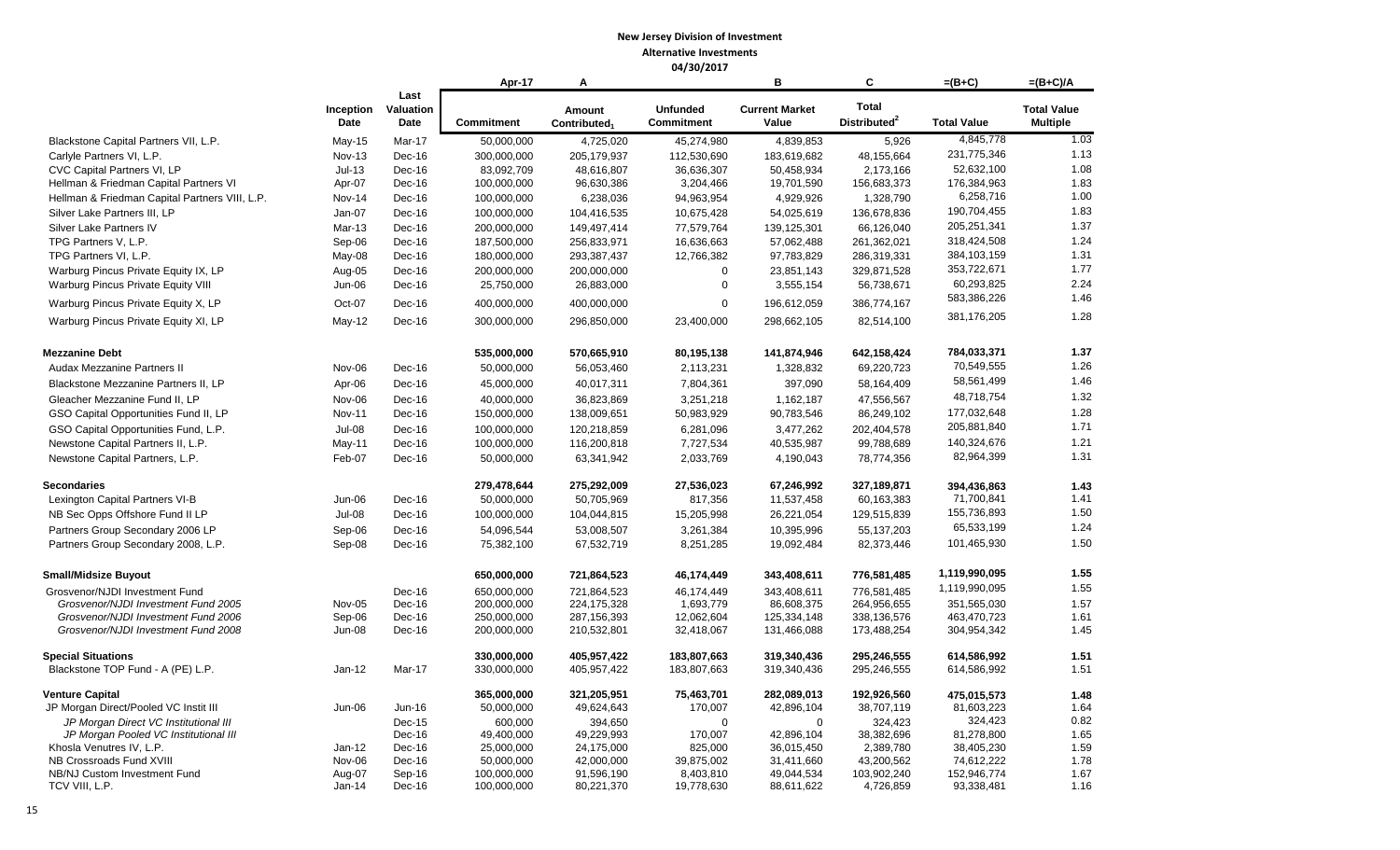|                                           |                   |                           |                   |                                    | ,,,,,,,,,,,                          |                                |                                          |                    |                                       |
|-------------------------------------------|-------------------|---------------------------|-------------------|------------------------------------|--------------------------------------|--------------------------------|------------------------------------------|--------------------|---------------------------------------|
|                                           |                   |                           | Apr-17            | Α                                  |                                      | в                              | C                                        | $=(B+C)$           | $=(B+C)/A$                            |
|                                           | Inception<br>Date | Last<br>Valuation<br>Date | <b>Commitment</b> | Amount<br>Contributed <sub>1</sub> | <b>Unfunded</b><br><b>Commitment</b> | <b>Current Market</b><br>Value | <b>Total</b><br>Distributed <sup>2</sup> | <b>Total Value</b> | <b>Total Value</b><br><b>Multiple</b> |
| Tenaya Capital VI, L.P.                   | $Jul-12$          | Dec-16                    | 40,000,000        | 33,588,748                         | 6,411,252                            | 34,109,642                     | $\overline{0}$                           | 34,109,642         | 1.02                                  |
| Private Equity Subtotal                   |                   |                           | 14,790,751,523    | 12,222,635,989                     | 4,313,307,138                        | 7,513,564,607                  | 10,197,005,596                           | 17,710,570,203     | 1.45                                  |
| <b>Debt</b>                               |                   |                           | 1,557,383,117     | 1,183,493,598                      | 447,850,464                          | 435,348,881                    | 1,203,388,115                            | 1,638,736,996      | 1.38                                  |
| Blackstone RE Debt Strategies III, L.P.   | Jun-16            | Dec-16                    | 100.000.000       | 12,649,505                         | 87,350,495                           | 12.626.736                     | 328,467                                  | 12,955,203         | 1.02                                  |
| CT High Grade Partners II, LLC            | May-08            | Dec-16                    | 664,065,200       | 572,861,303                        | 108,661,385                          | 171,482,899                    | 639,419,248                              | 810,902,147        | 1.42                                  |
| Lone Star Fund VII (U.S.) LP              | May-11            | Dec-16                    | 300,000,000       | 283,944,335                        | 18,490,651                           | 22,839,579                     | 481,385,314                              | 504,224,893        | 1.78                                  |
| M&G Real Estate Debt Fund II, LP          | $Jul-13$          | Dec-16                    | 109,127,814       | 79,941,466                         | 40,979,297                           | 54,560,059                     | 24,383,396                               | 78,943,455         | 0.99                                  |
| M&G Real Estate Debt Fund III, LP         | $Jul-13$          | $Dec-16$                  | 184,190,104       | 158,752,637                        | 58,099,290                           | 102,855,446                    | 46,276,506                               | 149,131,952        | 0.94                                  |
| Och-Ziff RE Credit Parallel Fund B, L.P   | $May-16$          | Dec-16                    | 100,000,000       | 18,654,807                         | 84,715,684                           | 15,324,021                     | 3,370,491                                | 18,694,512         | 1.00                                  |
| True North Real Estate Fund III, LP       | Sep-14            | Dec-16                    | 100,000,000       | 56,689,546                         | 49,553,662                           | 55,660,141                     | 8,224,693                                | 63,884,834         | 1.13                                  |
|                                           |                   |                           |                   |                                    |                                      |                                |                                          |                    |                                       |
| <b>Equity</b>                             |                   |                           | 5,578,311,646     | 4,311,871,170                      | 1,894,000,017                        | 2,975,066,458                  | 2,992,905,527                            | 5,967,971,985      | 1.38                                  |
| ARA Asia Dragon Limited                   | Sep-07            | Dec-16                    | 100,000,000       | 92,842,000                         | 7,158,000                            | 423,697                        | 118,865,731                              | 119,289,428        | 1.28                                  |
| Blackstone Property Global - NJ           | Oct-15            | Dec-16                    | 150,000,000       | 142,435,598                        | 7,564,402                            | 133,678,088                    | 2,994,388                                | 136,672,476        | 0.96                                  |
| Blackstone Property Partners L.P.         | Jun-15            | Dec-16                    | 50,000,000        | 50,000,000                         | $\mathbf 0$                          | 55,062,100                     | 3,107,884                                | 58,169,984         | 1.16                                  |
| Blackstone Real Estate Partners Asia LP   | $Jun-13$          | Dec-16                    | 500,000,000       | 326,498,602                        | 310,112,276                          | 238,958,099                    | 215,116,165                              | 454,074,264        | 1.39                                  |
| <b>Blackstone Real Estate V</b>           | Feb-06            | Dec-16                    | 75,000,000        | 78,353,336                         | 3,130,539                            | 27,871,741                     | 131,083,866                              | 158,955,607        | 2.03                                  |
| <b>Blackstone Real Estate VI</b>          | Feb-07            | Dec-16                    | 100,000,000       | 99,401,438                         | 4,907,906                            | 31,735,133                     | 186,843,076                              | 218,578,209        | 2.20                                  |
| Blackstone Real Estate Partners VI, Sec   | <b>Nov-11</b>     | Dec-16                    | 43,624,688        | 40.000.081                         | 2,141,059                            | 7,839,666                      | 78,426,758                               | 86,266,424         | 2.16                                  |
| <b>Blackstone Real Estate VII</b>         | Dec-11            | Dec-16                    | 300.000.000       | 337,302,902                        | 50,160,567                           | 264,968,369                    | 270.797.717                              | 535,766,086        | 1.59                                  |
| <b>Blackstone Real Estate VIII</b>        | Jan-15            | Dec-16                    | 100,000,000       | 43,410,283                         | 66,650,247                           | 39,440,418                     | 12,514,655                               | 51.955.073         | 1.20                                  |
| Blackstone TOP Fund - A (RE) L.P.         | Jan-15            | Mar-17                    | 75,000,000        | 3,596,410                          | 71,403,590                           | 3,769,502                      | $\Omega$                                 | 3,769,502          | 1.05                                  |
| Carlyle Realty Partners V LP              | Feb-07            | Dec-16                    | 100,000,000       | 122,742,600                        | 22,102,319                           | 30,214,602                     | 141,743,784                              | 171,958,386        | 1.40                                  |
| Exeter - Core Industrial Venture Fund     | Apr-12            | Dec-16                    | 200,000,000       | 182,630,250                        | 17,369,750                           | 562,459                        | 276,726,522                              | 277,288,981        | 1.52                                  |
| Exeter Core Industrial Club Fund II, L.P. | Aug-16            | Dec-16                    | 100,000,000       | 34,100,000                         | 65,900,000                           | 34,299,008                     | 1,042,105                                | 35,341,113         | 1.04                                  |
| Focus Senior Housing Fund I LP            | Apr-17            | N/A                       | 50,000,000        | $\Omega$                           | 50,000,000                           | $\mathbf 0$                    | $\Omega$                                 | $\mathbf 0$        | 0.00                                  |
| Hammes Partners II. L.P.                  | Mar-14            | Dec-16                    | 100,000,000       | 65.759.347                         | 35,514,705                           | 57,598,448                     | 11,711,802                               | 69,310,250         | 1.05                                  |
| Heitman America Real Estate Trust, L.P.   | Jan-07            | Mar-17                    | 100,000,000       | 100,000,000                        | $\Omega$                             | 139,529,310                    | 41,901,799                               | 181,431,109        | 1.81                                  |
| KSL Capital Partners IV-A, L.P.           | Jul-15            | Dec-16                    | 100,000,000       | 19,524,028                         | 80,475,972                           | 17,658,429                     | $\Omega$                                 | 17,658,429         | 0.90                                  |
| Lone Star Real Estate Fund II (U.S.) LP   | $May-11$          | Dec-16                    | 100,000,000       | 88,609,832                         | 11,390,168                           | 17,236,438                     | 118,766,845                              | 136,003,283        | 1.53                                  |
| Lubert Adler Real Estate Fund VI-B        | Feb-11            | Dec-16                    | 100,000,000       | 95,000,000                         | 16,614,909                           | 36,081,050                     | 132,486,758                              | 168,567,807        | 1.77                                  |
| Meyer Bergman Euro Retail Partners II-TE  | $Jul-14$          | Dec-16                    | 58,878,903        | 54,405,076                         | 4,473,827                            | 51,438,124                     | 9,769,504                                | 61,207,628         | 1.13                                  |
| NJDOI Core Plus Real Estate L.P.          | May-08            | Sep-16                    | 81,500,000        | 70,582,173                         | 19,788,473                           | 19,896,264                     | 95,636,974                               | 115,533,237        | 1.64                                  |
| NJDOI Opp Real Estate L.P.                | May-08            | Sep-16                    | 25,000,000        | 17,170,335                         | 7,829,665                            | 9,518,204                      | 20,173,973                               | 29,692,177         | 1.73                                  |
| Northwood Real Estate Co-Invest           | Dec-12            | Dec-16                    | 75,000,000        | 52,537,199                         | 51,105,512                           | 38,255,226                     | 28,642,711                               | 66,897,937         | 1.27                                  |
| Northwood RE Partners L.P., (Series III)  | Dec-12            | Dec-16                    | 75,000,000        | 80,431,724                         | 23,453,624                           | 75,193,705                     | 28,893,624                               | 104,087,329        | 1.29                                  |
| Northwood RE Partners L.P., (Series IV)   | <b>Nov-13</b>     | Dec-16                    | 200,000,000       | 193,697,698                        | 73,546,480                           | 167,650,014                    | 67,244,178                               | 234,894,192        | 1.21                                  |
| OZNJ Real Estate Opportunities, LP        | Mar-13            | Mar-17                    | 200,000,000       | 131,686,043                        | 95,656,784                           | 126,505,068                    | 27,342,827                               | 153,847,895        | 1.17                                  |
| Och-Ziff Real Estate Fund III, LP         | Aug-14            | Dec-16                    | 100,000,000       | 34,537,256                         | 68,366,460                           | 33,834,106                     | 4,850,466                                | 38,684,572         | 1.12                                  |
| Perella Weinberg Real Estate Fund II LP   | $Jul-13$          | Dec-16                    | 87,664,676        | 56,097,756                         | 31,566,920                           | 48,382,593                     | 13,933,550                               | 62,316,142         | 1.11                                  |
| Perella Weinberg Real Estate Fund III LP  | Nov-15            | N/A                       | 98,314,030        | 28,944,664                         | 69,369,365                           | 27,124,072                     | $\Omega$                                 | 27,124,072         | 0.94                                  |
| <b>Prime Property Fund</b>                | Aug-07            | Mar-17                    | 130,000,000       | 150,000,000                        | $\mathbf 0$                          | 118,072,415                    | 74,598,138                               | 192,670,553        | 1.28                                  |
| PRISA II                                  | Jun-07            | Mar-17                    | 60,000,000        | 100,000,000                        | $\mathbf 0$                          | 65,404,165                     | 56,168,098                               | 121,572,263        | 1.22                                  |
| PRISA Real Estate Separate Account        | Dec-06            | Mar-17                    | 265,000,000       | 300,000,000                        | $\Omega$                             | 227.031.046                    | 149,100,728                              | 376, 131, 774      | 1.25                                  |
| Prologis European Properties Fund II      | Sep-13            | Dec-16                    | 183,329,350       | 183,329,350                        | $\mathbf 0$                          | 196,196,288                    | 40,376,121                               | 236,572,409        | 1.29                                  |
| RE Capital Asia Partners III, L.P.        | Aug-12            | Dec-16                    | 80,000,000        | 65,876,012                         | 19,733,875                           | 22,208,114                     | 59,687,332                               | 81,895,446         | 1.24                                  |
| RE Capital Asia Partners IV, L.P.         | Dec-14            | Dec-16                    | 100,000,000       | 46,432,033                         | 53,567,967                           | 47,086,969                     | 1,624,811                                | 48,711,780         | 1.05                                  |
| <b>TGM Apartment Partners</b>             | Aug-15            | Dec-16                    | 300,000,000       | 123, 147, 240                      | 176,852,760                          | 133,083,991                    | 1,997,389                                | 135,081,380        | 1.10                                  |
|                                           |                   |                           |                   |                                    |                                      |                                |                                          |                    |                                       |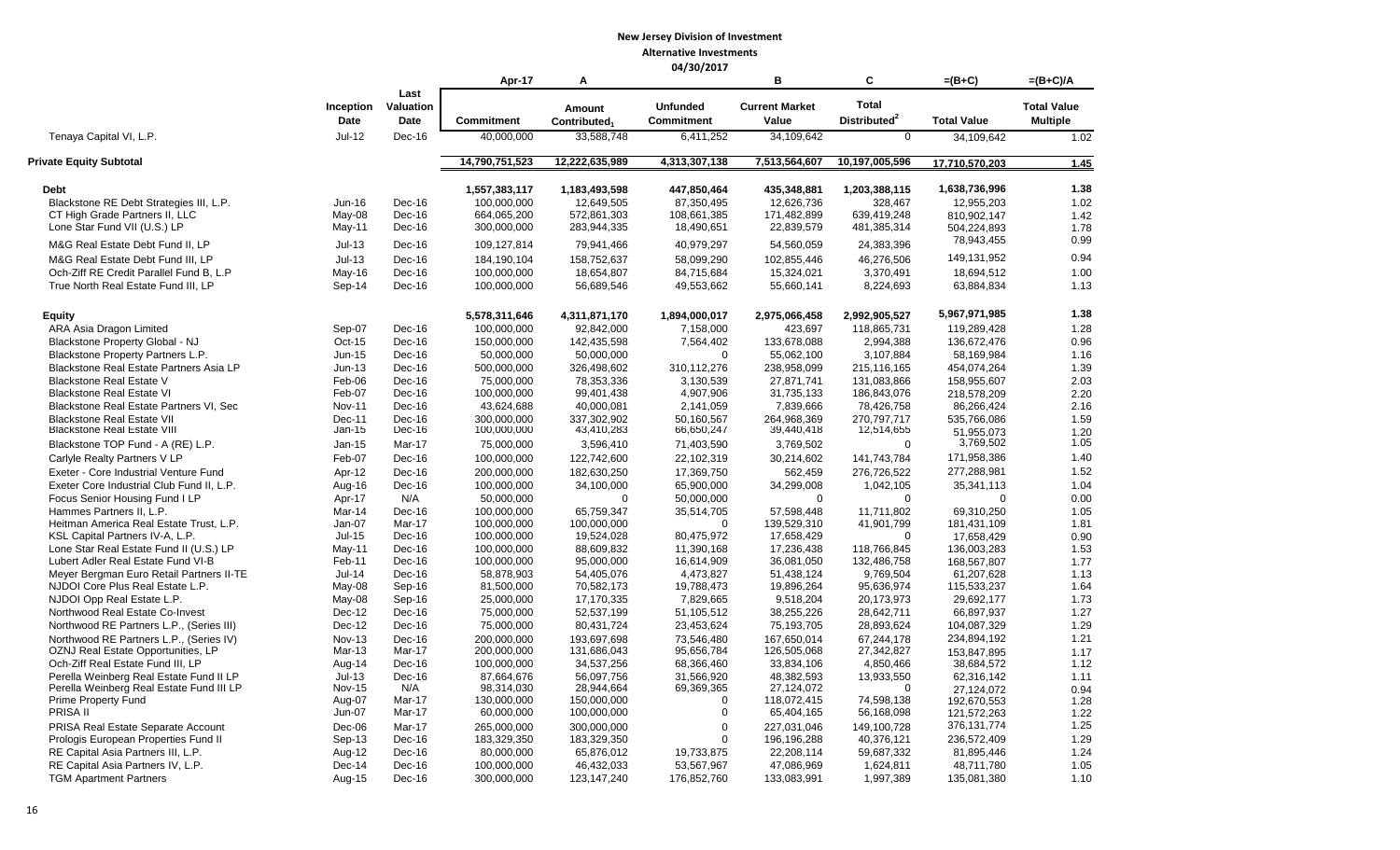|                                                                          |                   |                           |                            |                                    | <del>u4</del> 13012011               |                                |                                          |                            |                                       |
|--------------------------------------------------------------------------|-------------------|---------------------------|----------------------------|------------------------------------|--------------------------------------|--------------------------------|------------------------------------------|----------------------------|---------------------------------------|
|                                                                          |                   |                           | Apr-17                     | Α                                  |                                      | в                              | C                                        | $=(B+C)$                   | $=(B+C)/A$                            |
|                                                                          | Inception<br>Date | Last<br>Valuation<br>Date | <b>Commitment</b>          | Amount<br>Contributed <sub>1</sub> | <b>Unfunded</b><br><b>Commitment</b> | <b>Current Market</b><br>Value | <b>Total</b><br>Distributed <sup>2</sup> | <b>Total Value</b>         | <b>Total Value</b><br><b>Multiple</b> |
| TPG Real Estate Partners II, L.P.                                        | Sep-15            | Dec-16                    | 125,000,000                | 59,003,081                         | 71,091,044                           | 58,332,428                     | 21,449,407                               | 79,781,835                 | 1.35                                  |
| TPG/NJ (RE) Partnership, LP                                              | Feb-13            | Dec-16                    | 225,000,000                | 165,812,911                        | 86,946,436                           | 156,301,110                    | 90.192.340                               | 246,493,450                | 1.49                                  |
| Tucker Development/Acquisition Fund                                      | Oct-07            | Dec-16                    | 50,000,000                 | 50,000,000                         | $\Omega$                             | 45,218,000                     | $\Omega$                                 | 45,218,000                 | 0.90                                  |
| Warburg Pincus Real Estate Fund I                                        | Sep-06            | Dec-16                    | 100,000,000                | 95,833,333                         | $\Omega$                             | 25,220,420                     | 121,510,167                              | 146,730,586                | 1.53                                  |
| Westbrook Real Estate Fund VIII                                          | Feb-08            | Dec-16                    | 100,000,000                | 110,980,414                        | $\Omega$                             | 20,112,359                     | 135,616,521                              | 155,728,880                | 1.40                                  |
| Westbrook VII                                                            | Jan-07            | Dec-16                    | 40,000,000                 | 40,000,000                         | $\Omega$                             | 14,279,263                     | 38,472,731                               | 52,751,994                 | 1.32                                  |
| Wheelock SREF NJ CO-Invest Feeder, LP                                    | <b>Nov-12</b>     | N/A                       | 50,000,000                 | 26,305                             | 49,973,695                           | $\Omega$                       | $\Omega$                                 | $\Omega$                   | 0.00                                  |
| Wheelock Street Real Estate Fund, L.P.                                   | Dec-11            | Dec-16                    | 100,000,000                | 96,274,787                         | 18,620,096                           | 29,179,901                     | 143,492,445                              | 172,672,346                | 1.79                                  |
| Wheelock Street Real Estate Fund II, L.P.                                | Apr-14            | Dec-16                    | 125,000,000                | 82,859,074                         | 49,460,623                           | 82,616,057                     | 18,001,638                               | 100,617,695                | 1.21                                  |
| Wheelock Street Real Estate Fund V, L.P                                  | Aug-16            | N/A                       | 100,000,000                | $\Omega$                           | 100,000,000                          | 0                              | $\mathbf 0$                              | $\mathbf 0$                | 0.00                                  |
| Real Estate Subtotal                                                     |                   |                           | 7,135,694,764              | 5,495,364,768                      | 2,341,850,481                        | 3,410,415,340                  | 4,196,293,642                            | 7.606.708.982              | 1.38                                  |
| <b>Absolute Return</b>                                                   |                   |                           | 810,000,000                | 765,000,000                        | 45,000,000                           | 589,906,684                    | 232,690,668                              | 822,597,352                | 1.08                                  |
| Brevan Howard Fund Limited                                               | <b>Nov-11</b>     | Mar-17                    | 300,000,000                | 300,000,000                        | $\Omega$                             | 102,444,804                    | 207,690,668                              | 310, 135, 472              | 1.03                                  |
| Iguazu Partners, L.P.                                                    | Dec-13            | Feb-17                    | 150,000,000                | 105,000,000                        | 45,000,000                           | 126,302,400                    | $\Omega$                                 | 126,302,400                | 1.20                                  |
| MKP Opportunity Partners, L.P.                                           | Sep-12            | Mar-17                    | 360,000,000                | 360,000,000                        | $\Omega$                             | 361,159,480                    | 25,000,000                               | 386,159,480                | 1.07                                  |
| <b>Credit</b>                                                            |                   |                           | 2,050,000,000              | 1,925,000,000                      | 125,000,000                          | 1,766,671,820                  | 670,531,565                              | 2,437,203,385              | 1.27                                  |
| Canyon Value Realization Fund                                            | <b>Jun-07</b>     | Mar-17                    | 75.000.000                 | 75.000.000                         | $\Omega$                             | 70,730,079                     | 67.794.245                               | 138.524.324                | 1.85                                  |
| Canyon Balanced Fund                                                     | $Jul-11$          | Mar-17                    | 125,000,000                | 125,000,000                        | $\Omega$                             | 95,954,775                     | 92,245,262                               | 188,200,037                | 1.51                                  |
| Claren Road Credit Master Fund, Ltd.                                     | Jun-12            | Mar-17                    | 250,000,000                | 250,000,000                        | $\Omega$                             | 18,109,686                     | 202,134,211                              | 220,243,897                | 0.88                                  |
| Chatham Fund, LP                                                         | Dec-14            | Mar-17                    | 300,000,000                | 300.000.000                        | $\Omega$                             | 414,543,300                    | $\Omega$                                 | 414,543,300                | 1.38                                  |
| GSO Credit Partners - A, L.P.                                            | Mar-12            | Feb-17                    | 600,000,000                | 475,000,000                        | 125,000,000                          | 690,507,975                    | $\mathbf 0$                              | 690,507,975                | 1.45                                  |
| GSO Special Situations Fund, L.P.                                        | Feb-12            | Feb-17                    | 100,000,000                | 100,000,000                        | $\Omega$                             | 107,434,170                    | 24.211.318                               | 131,645,488                | 1.32                                  |
| Lazard Rathmore Fund, Ltd.                                               | Aug-12            | Jun-16                    | 150,000,000                | 150,000,000                        | $\mathbf 0$                          | $\Omega$                       | 156,528,175                              | 156.528.175                | 1.04                                  |
| Regiment Capital Ltd. Fund                                               | Dec-11            | Mar-17                    | 150,000,000                | 150,000,000                        | $\Omega$                             | 6,504,934                      | 127,618,354                              | 134, 123, 289              | 0.89                                  |
| Solus Opportunities Fund 3, LP                                           | Apr-14            | Feb-17                    | 300,000,000                | 300,000,000                        | $\Omega$                             | 362,886,900                    | $\mathbf 0$                              | 362,886,900                | 1.21                                  |
| <b>Distressed</b>                                                        |                   |                           | 350.000.000                | 450.000.000                        | $\mathbf 0$                          | 188.790.173                    | 479.449.545                              | 668.239.718                | 1.48                                  |
| Centerbridge Credit Partners                                             | Oct-07            | Mar-17                    | 200,000,000                | 200,000,000                        | $\mathbf 0$                          | 167,688,665                    | 150,115,972                              | 317,804,637                | 1.59                                  |
| King Street Capital                                                      | Feb-07            | Mar-17                    | 150,000,000                | 150,000,000                        | $\mathbf 0$                          | 17,928,290                     | 227,765,519                              | 245,693,809                | 1.64                                  |
| Marathon Special Opp Fund, LTD                                           | $Jul-08$          | Feb-17                    | $\mathbf 0$                | 100,000,000                        | $\Omega$                             | 3,173,218                      | 101,568,054                              | 104,741,272                | 1.05                                  |
| <b>Equity Long/ Short</b>                                                |                   |                           | 1,275,000,000              | 1,000,314,183                      | 275,123,621                          | 384,892,309                    | 912,342,688                              | 1,297,234,997              | 1.30                                  |
| Bay Pond Partners, L.P.                                                  | Apr-12            | Feb-17                    | 200,000,000                | 200,000,000                        | $\Omega$                             | 6,754                          | 243,858,549                              | 243,865,303                | 1.22                                  |
| Cadian Fund, L.P.                                                        | May-12            | Mar-17                    | 100,000,000                | 100,000,000                        | $\Omega$                             | 103,399,078                    | 30,738,706                               | 134, 137, 784              | 1.34                                  |
| Omega Overseas Partners Ltd. Class-B                                     | $Jan-07$          | Mar-17                    | 225,000,000                | 150,000,000                        | 75,000,000                           | 1,812,460                      | 212,646,556                              | 214,459,016                | 1.43                                  |
| Scopia PX, LLC                                                           | $Jan-13$          | Mar-17                    | 250,000,000                | 250,000,000                        | $\mathbf 0$                          | 273,587,000                    | $\Omega$                                 | 273,587,000                | 1.09                                  |
| ValueAct Capital Partners II, L.P.                                       | <b>Nov-11</b>     | Dec-16                    | 150,000,000                | 150,000,000                        | $\Omega$                             | 0                              | 272,834,499                              | 272,834,499                | 1.82                                  |
| ValueAct Co-Invest International LP                                      | $Jun-13$          | Dec-16                    | 200,000,000                | 50,314,183                         | 150,123,621                          | 0                              | 36,230,431                               | 36,230,431                 | 0.72                                  |
| Visium Balanced Offshore Fund, Ltd                                       | Aug-12            | Mar-17                    | 150,000,000                | 100,000,000                        | 50,000,000                           | 6,087,017                      | 116,033,948                              | 122,120,965                | 1.22                                  |
| <b>Event Driven</b>                                                      |                   |                           | 1,400,000,000              | 1,723,437,192                      | 196,574,407                          | 1,077,274,088                  | 1,102,042,330                            |                            |                                       |
|                                                                          |                   |                           |                            |                                    |                                      |                                |                                          | 2,179,316,419              | 1.26                                  |
| Cevian Capital II, L.P.                                                  | Apr-12            | Mar-17                    | 150,000,000                | 150,000,000                        | $\mathbf 0$                          | 192,764,732                    | 28,627,680                               | 221,392,412                | 1.48                                  |
| Davidson Kempner Institutional Partners, L.P<br>Elliott Associates, L.P. | Dec-06<br>Apr-12  | Mar-17<br>Dec-16          | 150,000,000<br>200,000,000 | 150,000,000<br>200,000,000         | $\Omega$<br>$\Omega$                 | 254,476,950<br>244,774,800     | 0<br>$\Omega$                            | 254,476,950                | 1.70                                  |
| JANA Strategic Investment Fund II, LP                                    | $Jun-13$          | Mar-17                    | 300,000,000                | 623,437,192                        | 196,574,407                          | 114,774,422                    | 537,784,885                              | 244,774,800<br>652,559,306 | 1.22<br>1.05                          |
|                                                                          |                   |                           |                            |                                    |                                      |                                |                                          |                            |                                       |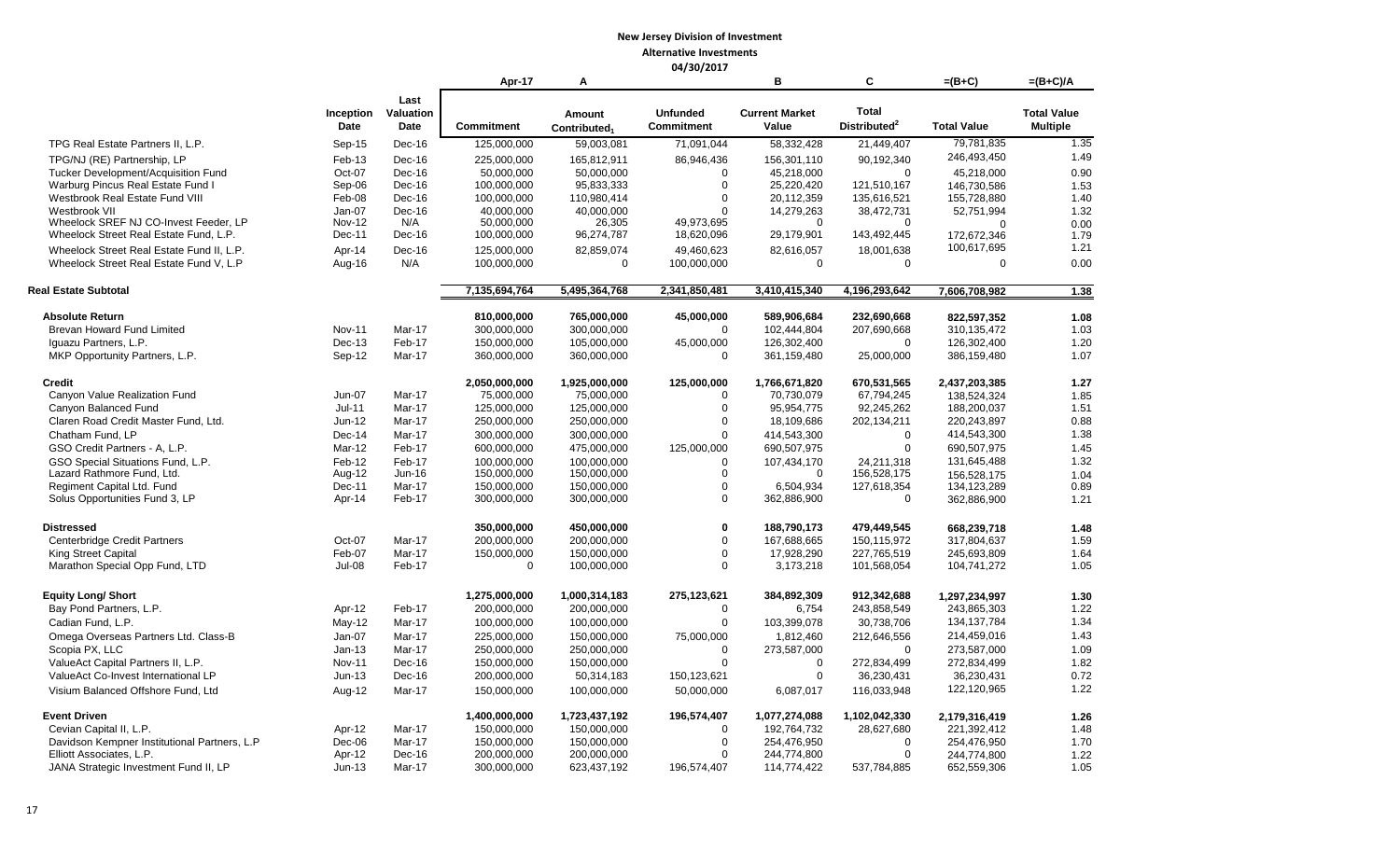|                                                               |                   |                           | Apr-17                     | A                                  |                                      | B                              | C                                        | $=(B+C)$                 | $=(B+C)/A$                            |
|---------------------------------------------------------------|-------------------|---------------------------|----------------------------|------------------------------------|--------------------------------------|--------------------------------|------------------------------------------|--------------------------|---------------------------------------|
|                                                               | Inception<br>Date | Last<br>Valuation<br>Date | <b>Commitment</b>          | Amount<br>Contributed <sub>1</sub> | <b>Unfunded</b><br><b>Commitment</b> | <b>Current Market</b><br>Value | <b>Total</b><br>Distributed <sup>2</sup> | <b>Total Value</b>       | <b>Total Value</b><br><b>Multiple</b> |
| Pershing Square LP                                            | Apr-10            | Mar-17                    | 200,000,000                | 200,000,000                        | $\mathbf 0$                          | 50,770,084                     | 234,710,123                              | 285,480,207              | 1.43                                  |
| Starboard Leaders Fund LP                                     | Mar-14            | Mar-17                    | 125,000,000                | 125,000,000                        | $\mathbf 0$                          | 130,687,500                    | $\mathbf 0$                              | 130,687,500              | 1.05                                  |
| Starboard Value and Opportunity LP                            | Mar-14            | Mar-17                    | 75,000,000                 | 75,000,000                         | $\Omega$                             | 89,025,600                     | $\mathbf 0$                              | 89,025,600               | 1.19                                  |
| Third Point Offshore Fund, LTD.                               | Apr-11            | <b>Nov-16</b>             | 100,000,000                | 100,000,000                        | $\Omega$                             | 0                              | 153,652,162                              | 153,652,162              | 1.54                                  |
| York Capital Management, LP                                   | Feb-07            | Feb-17                    | 100,000,000                | 100,000,000                        | $\Omega$                             | $\mathbf 0$                    | 147,267,481                              | 147,267,481              | 1.47                                  |
| <b>Fund of Funds</b>                                          |                   |                           | 2,210,000,000              | 2,151,258,928                      | 58,741,072                           | 1,678,755,195                  | 1,182,787,152                            | 2,861,542,347            | 1.33                                  |
| AIMS/NJ Multi-Strategy Portfolio, LLC                         | Aug-06            | Mar-17                    | 550,000,000                | 550,000,000                        | $\Omega$                             | 657,217,505                    | 124,141,708                              | 781,359,213              | 1.42                                  |
| Arden Garden State NJ Fund LP.                                | Jun-06            | Mar-17                    | 500,000,000                | 500,000,000                        | $\Omega$                             | 9,023,222                      | 551,641,673                              | 560,664,895              | 1.12                                  |
| Protege Partners, LP                                          | Jun-07            | Mar-17                    | 150,000,000                | 150,000,000                        | $\mathbf 0$                          | 30,720,000                     | 157,100,000                              | 187,820,000              | 1.25                                  |
| Woodley Park NJ, L.P.                                         | Aug-06            | Jan-17                    | 810,000,000                | 751,258,928                        | 58,741,072                           | 907,712,824                    | 229.590.586                              | 1,137,303,410            | 1.51                                  |
| Reservoir Strategic Partners Fund, LP                         | Jul-11            | Mar-17                    | 200,000,000                | 200,000,000                        | $\Omega$                             | 74,081,643                     | 120,313,186                              | 194,394,830              | 0.97                                  |
| <b>Global Macro</b>                                           |                   |                           | 550,000,000                | 550,000,000                        | 0                                    | 579,194,875                    | 25,000,000                               | 604,194,875              | 1.10                                  |
| Lynx Common (Bermuda) Ltd.                                    | Mar-11            | Mar-17                    | 200,000,000                | 200,000,000                        | $\Omega$                             | 185,242,925                    | 25,000,000                               | 210,242,925              | 1.05                                  |
| <b>Winton Futures Fund</b>                                    | $Jan-11$          | Mar-17                    | 350,000,000                | 350,000,000                        | $\mathbf 0$                          | 393,951,950                    | $\mathbf 0$                              | 393,951,950              | 1.13                                  |
| <b>Multi-Strategy</b>                                         |                   |                           | 500,000,000                | 650,000,000                        | 0                                    | 117,968,337                    | 687,345,181                              | 805,313,518              | 1.24                                  |
| AG Garden Partners, LP                                        | Mar-06            | Mar-17                    | $\mathbf 0$                | 150,000,000                        | $\mathbf 0$                          | 2,629,212                      | 158,771,000                              | 161,400,212              | 1.08                                  |
| Farallon Capital Inst. Partners, L.P.                         | Jun-07            | Feb-17                    | 150,000,000                | 150,000,000                        | $\Omega$                             | 3,794,228                      | 163,531,289                              | 167,325,517              | 1.12                                  |
| Laurion Capital Global Markets Fund                           | $Sep-15$          | Jun-16                    | 100,000,000                | 100,000,000                        | $\Omega$                             | 0                              | 93,736,127                               | 93,736,127               | 0.94                                  |
| Laurion Capital Ltd.                                          | $Jul-15$          | Mar-17                    | 100,000,000                | 100,000,000                        | $\Omega$                             | 102,531,600                    | $\mathbf 0$                              | 102,531,600              | 1.03                                  |
| OZ Domestic Partners II, Ltd.                                 | Jun-06            | Mar-17                    | 150,000,000                | 150,000,000                        | $\Omega$                             | 9,013,297                      | 271,306,765                              | 280,320,062              | 1.87                                  |
| <b>Hedge Fund Subtotal</b>                                    |                   |                           | 9,145,000,000              | 9,215,010,303                      | 700,439,100                          | 6,383,453,482                  | 5,292,189,129                            | 11,675,642,611           | 1.27                                  |
| Aether Real Assets III Surplus, LP                            | <b>Nov-13</b>     | Sep-16                    | 100,000,000                | 77,046,599                         | 24,122,173                           | 82,791,285                     | 1,168,772                                | 83,960,057               | 1.09                                  |
| Aether Real Assets III, LP                                    | <b>Nov-13</b>     | Sep-16                    | 30,000,000                 | 19,960,904                         | 10,676,563                           | 21,251,592                     | 637,467                                  | 21,889,059               | 1.10                                  |
| Blackstone Energy Partners, L.P.                              | Mar-12            | Mar-17                    | 150,000,000                | 181,256,083                        | 14,559,992                           | 160.501.083                    | 89,559,874                               | 250,060,957              | 1.38                                  |
| Blackstone Energy Partners II, L.P.                           | May-15            | Mar-17                    | 80,000,000                 | 25,183,637                         | 54,816,363                           | 28,446,076                     | 58,219                                   | 28,504,295               | 1.13                                  |
| <b>Blackstone Resources Select Fund</b>                       | Aug-11            | Mar-17                    | 250,000,000                | 250,000,000                        | $\Omega$                             | 146,346,000                    | $\Omega$                                 | 146,346,000              | 0.59                                  |
| Blackstone TOP Fund - A, L.P.                                 | Jul-12            | Mar-17                    | 620,093,499                | 738,507,626                        | 83,346,955                           | 545,791,764                    | 295,054,809                              | 840,846,573              | 1.14                                  |
| Brookfield Capital Partners IV, L.P.                          | $May-16$          | Dec-16                    | 150,000,000                | 49,015,003                         | 103,491,840                          | 56,474,363                     | 5,737,862                                | 62,212,225<br>77,804,782 | 1.27<br>3.68                          |
| BX NJ Co-Invest, L.P.                                         | Aug-12            | Mar-17<br>$Jan-17$        | 21,163,690                 | 21,163,690                         | $\Omega$<br>$\Omega$                 | 61,234,831                     | 16,569,952                               | 98,949,810               | 0.49                                  |
| Gresham Commodity Fund (ETAP)<br>Gresham Commodity Fund (TAP) | Feb-08<br>Nov-07  | Jan-17                    | 200,000,000<br>200,000,000 | 200,000,000<br>200,000,000         | $\Omega$                             | 0<br>$\mathbf 0$               | 98,949,810<br>134,421,962                | 134.421.962              | 0.67                                  |
| GSO Energy Partners - A, L.P.                                 | Mar-12            | Dec-16                    | 650,000,000                | 562,207,686                        | 318,726,330                          | 396,866,784                    | 230,934,016                              | 627,800,800              | 1.12                                  |
| Hitecvision VII, L.P.                                         | Apr-14            | Dec-16                    | 100,000,000                | 37,017,445                         | 62,982,555                           | 35,530,676                     | $\mathbf 0$                              | 35,530,676               | 0.96                                  |
| NJ/HV Resource Opportunities, L.P.                            | Jun-15            | Dec-16                    | 150,000,000                | 38,179,044                         | 113,134,671                          | 36,085,153                     | 1,313,715                                | 37,398,868               | 0.98                                  |
| OZ Energy Partners Parallel B, L.P.                           | May-16            | Dec-16                    | 100,000,000                | 14,289,905                         | 98,204,015                           | 9,692,191                      | 12,493,919                               | 22,186,110               | 1.55                                  |
| OZNJ Real Asset Opportunities, LP                             | Mar-13            | Mar-17                    | 200,000,000                | 135,268,318                        | 95,372,814                           | 147,912,256                    | 30,641,132                               | 178,553,388              | 1.32                                  |
| RC Woodley Park, LP                                           | May-11            | Dec-16                    | 135,000,000                | 135,000,000                        | $\Omega$                             | 0                              | 89,569,359                               | 89,569,359               | 0.66                                  |
| Sheridan Production Partners I                                | Aug-07            | Dec-16                    | 50,000,000                 | 60,525,000                         | $\overline{0}$                       | 33,773,008                     | 43,625,000                               | 77,398,008               | 1.28                                  |
| Sheridan Production Partners II-B, L.P                        | <b>Nov-10</b>     | Dec-16                    | 100,000,000                | 100,000,000                        | $\Omega$                             | 71,048,000                     | 7,000,000                                | 78,048,000               | 0.78                                  |
| Tenaska Power Fund II, L.P.                                   | Sep-08            | Dec-16                    | 100,000,000                | 88,400,862                         | 11,599,138                           | 3,654,766                      | 79,534,400                               | 83,189,166               | 0.94                                  |
| Warburg Pincus Energy, L.P.                                   | May-14            | Dec-16                    | 100,000,000                | 36,200,000                         | 63,800,000                           | 31,171,723                     | 3,288,500                                | 34,460,223               | 0.95                                  |
| <b>Real Assets Subtotal</b>                                   |                   |                           | 3,486,257,189              | 2,969,221,801                      | 1,054,833,409                        | 1,868,571,550                  | 1,140,558,768                            | 3,009,130,318            | 1.01                                  |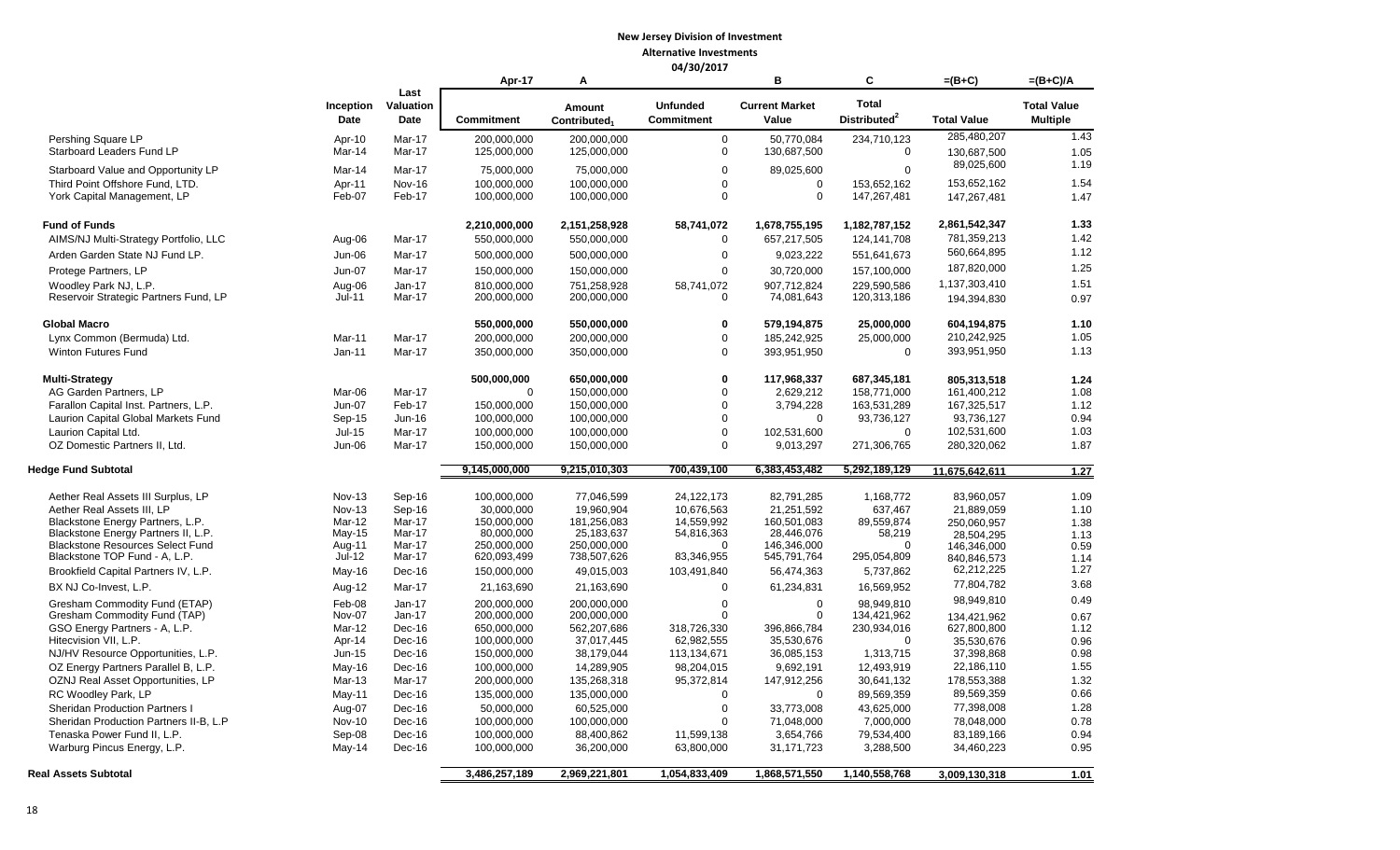#### **New Jersey Division of Investment**

#### **Alternative Investments**

|                    |                |                | 04/30/2017    |                |                |                |      |
|--------------------|----------------|----------------|---------------|----------------|----------------|----------------|------|
| <b>Grand Total</b> | 34.557.703.476 | 29.902.232.861 | 3.410.430.129 | 19.176.004.978 | 20,826,047,135 | 40.002.052.113 | 1.34 |

1. Amount Contributed does not include adjustment for portion of total distributions that are recallable. Contributions does include return of unused funded capital.

2. Total distributed include recallable portion of proceeds.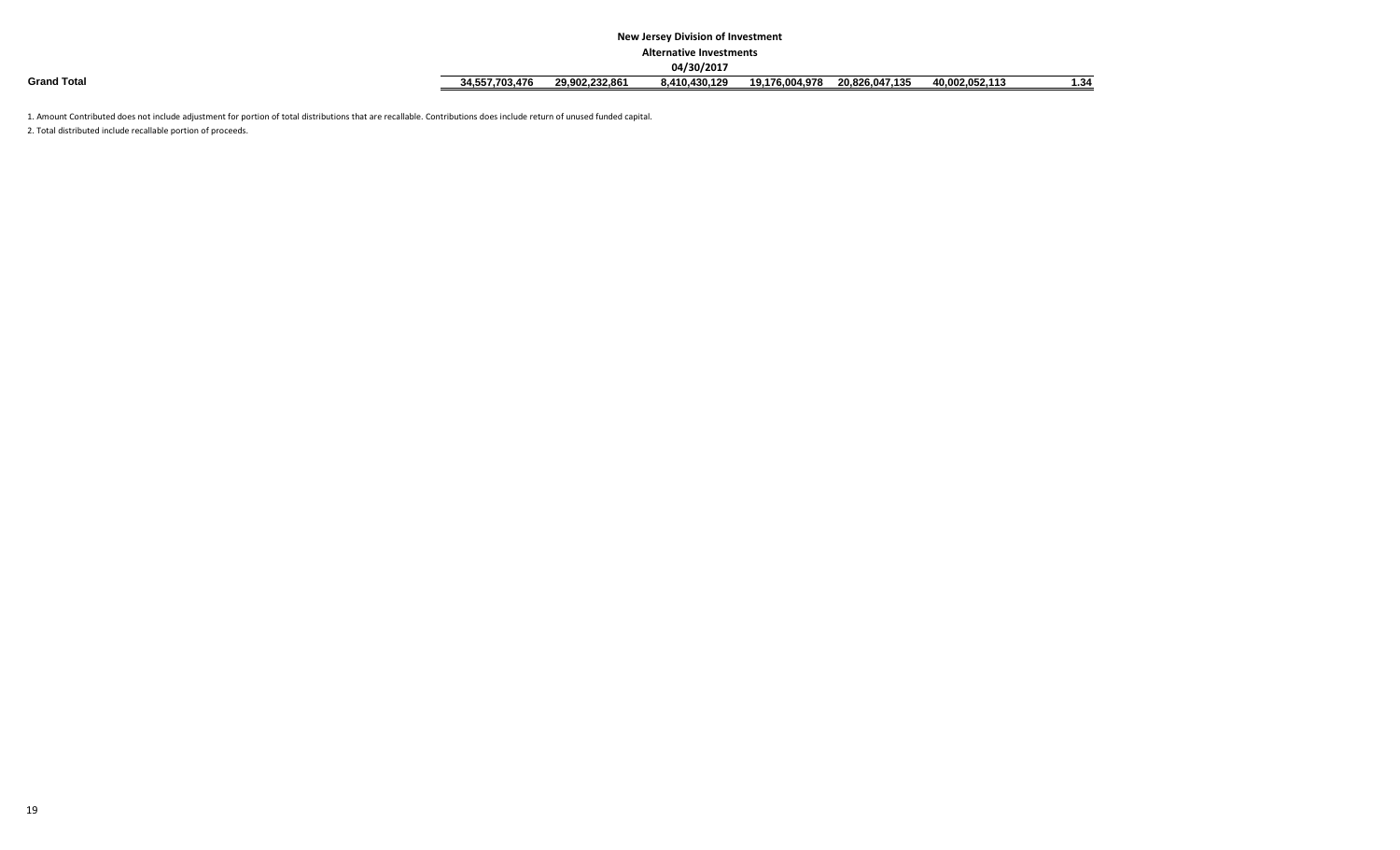#### **New Jersey Division of Investment Global Diversified Credit 04/30/17**

#### **Global Diversified Credit as of April 30, 2017**

Presents underlying fund level information including the Portfolio's original commitments, funded amounts to date, remaining commitments and the distributions to date.

|                       |                           | Apr-17            | A                                  |                                      | в                              | C                                        | $=(B+C)$           | $=(B+C)/A$                                                                                                                                                                                                                                              |
|-----------------------|---------------------------|-------------------|------------------------------------|--------------------------------------|--------------------------------|------------------------------------------|--------------------|---------------------------------------------------------------------------------------------------------------------------------------------------------------------------------------------------------------------------------------------------------|
| <b>Inception Date</b> | Last<br>Valuation<br>Date | <b>Commitment</b> | Amount<br>Contributed <sub>1</sub> | <b>Unfunded</b><br><b>Commitment</b> | <b>Current Market</b><br>Value | <b>Total</b><br>Distributed <sup>2</sup> | <b>Total Value</b> | <b>Total Value</b><br><b>Multiple</b>                                                                                                                                                                                                                   |
| Oct-07                | Jun-16                    | 400,000,000       | 400,000,000                        |                                      | $\Omega$                       | 383,224,897                              |                    | 0.96                                                                                                                                                                                                                                                    |
| Oct-09                | Jun-16                    | 144,000,000       | 144,000,000                        |                                      |                                | 262,082,589                              |                    | 1.82                                                                                                                                                                                                                                                    |
| Apr-16                | Dec-16                    | 250,000,000       | 101,301,825                        | 148,698,175                          | 102,225,596                    | 0                                        |                    | 1.01                                                                                                                                                                                                                                                    |
| Apr-12                | Mar-17                    | 300,000,000       | 321,268,657                        | 86,194,030                           | 333,492,444                    | 107,462,687                              |                    | 1.37                                                                                                                                                                                                                                                    |
| Sep-07                | Feb-17                    | 250,000,000       | 249,500,000                        | 500,000                              | 500,981,153                    | 4,676,086                                |                    | 2.03                                                                                                                                                                                                                                                    |
| $Oct-14$              | Dec-16                    | 700,000,000       | 328,048,157                        | 371,951,843                          | 357,638,286                    | 5,282,331                                |                    | 1.11                                                                                                                                                                                                                                                    |
| Mar-12                | Dec-16                    | 70,382,674        | 78,556,376                         | 5,000,000                            | 25,263,422                     | 93,782,335                               |                    | 1.52                                                                                                                                                                                                                                                    |
| Mar-12                | Dec-16                    | 59,054,236        | 55,554,236                         | 3,500,000                            | 6,836,210                      | 76,658,143                               |                    | 1.50                                                                                                                                                                                                                                                    |
| Feb-16                | Dec-16                    | 150,000,000       | 78,309,000                         | 71,691,000                           | 78,847,688                     | 0                                        |                    | 1.01                                                                                                                                                                                                                                                    |
| Sep-16                | Dec-16                    | 400,000,000       | 77,620,482                         | 322,379,518                          | 77,557,765                     | 13                                       |                    | 1.00                                                                                                                                                                                                                                                    |
| Sep-16                | Sep-16                    | 1,079,670         | 1,079,670                          |                                      | 1,047,170                      | 32,500                                   |                    | 1.00                                                                                                                                                                                                                                                    |
| Apr-10                | Mar-17                    | 350,000,000       | 291,031,826                        | 449,650,290                          | 562,477,272                    | 390,682,116                              |                    | 3.28                                                                                                                                                                                                                                                    |
| Mar-13                | Mar-17                    | 650,000,000       | 557,425,240                        | 125,823,675                          | 645,095,941                    | 33,248,915                               |                    | 1.22                                                                                                                                                                                                                                                    |
| Mar-13                | Mar-17                    | 400,000,000       | 672,850,174                        | 111,994,545                          | 358,881,120                    | 384,844,719                              |                    | 1.11                                                                                                                                                                                                                                                    |
| Mar-15                | Dec-16                    | 150,000,000       | 121,757,913                        | 35,757,100                           | 103,411,324                    | 21,971,562                               |                    | 1.03                                                                                                                                                                                                                                                    |
| Apr-14                | Dec-16                    | 100,000,000       | 46,999,241                         | 54,305,095                           | 51,178,111                     | 1,318,644                                |                    | 1.12                                                                                                                                                                                                                                                    |
|                       |                           | 4,374,516,580     | 3,525,302,796                      | 1,787,445,272                        | 3,204,933,499                  | 1,765,267,536                            |                    | 1.41                                                                                                                                                                                                                                                    |
|                       |                           |                   |                                    |                                      |                                |                                          |                    | 383,224,897<br>262,082,589<br>102,225,596<br>440,955,131<br>505,657,239<br>362,920,617<br>119,045,757<br>83,494,353<br>78,847,688<br>77,557,777<br>1,079,670<br>953,159,388<br>678,344,855<br>743,725,838<br>125,382,885<br>52,496,755<br>4,970,201,035 |

1. Amount Contributed does not include adjustment for portion of total distributions that are recallable. Contributions does include return of unused funded capital.

2. Total distributed include recallable portion of proceeds.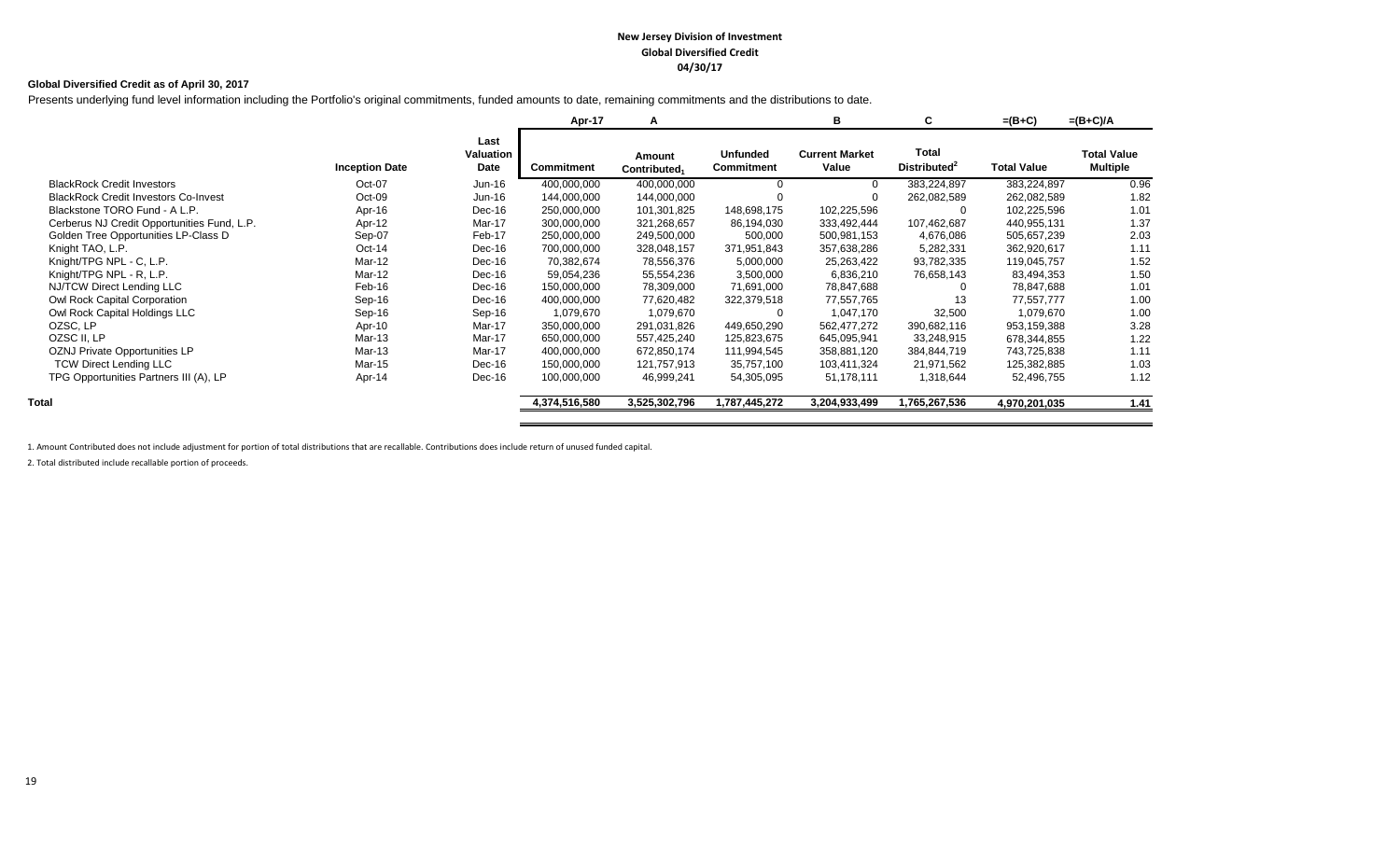# **New Jersey Division of Investment Opportunistic Investments**

# **04/30/17 Opportunistic Investments as of April 30, 2017**

Presents underlying fund level information including the Portfolio's original commitments, funded amounts to date, remaining commitments and the distributions to date.

|                            |                       |                           | Apr-17      |                                    |                                      | в                              |                                          | $=(B+C)$           | $=(B+C)/A$                            |
|----------------------------|-----------------------|---------------------------|-------------|------------------------------------|--------------------------------------|--------------------------------|------------------------------------------|--------------------|---------------------------------------|
|                            | <b>Inception Date</b> | Last<br>Valuation<br>Date | Commitment  | Amount<br>Contributed <sub>1</sub> | <b>Unfunded</b><br><b>Commitment</b> | <b>Current Market</b><br>Value | <b>Total</b><br>Distributed <sup>2</sup> | <b>Total Value</b> | <b>Total Value</b><br><b>Multiple</b> |
| Dyal NJ Investors, L.P.    | $Oct-12$              | Sep-16                    | 200,000,000 | 199,962,990                        | 26,612,150                           | 151,837,213                    | 92,166,706                               | 244,003,919        | 1.22                                  |
| Dyal II NJ Investors, L.P. | <b>Jul-14</b>         | Sep-16                    | 250,000,000 | 113,335,768                        | 144,906,264                          | 92,022,058                     | 22,107,647                               | 114,129,705        | 1.01                                  |
| Dyal III US Investors LP   | $Dec-15$              | Sep-16                    | 200,000,000 | 49,199,667                         | 156,454,818                          | 45,699,898                     | 10,751,839                               | 56,451,736         | 1.15                                  |
| Total                      |                       |                           | 650,000,000 | 362,498,426                        | 327,973,232                          | 289,559,169                    | 125,026,192                              | 414,585,361        | 1.14                                  |

1. Amount Contributed does not include adjustment for portion of total distributions that are recallable. Contributions does include return of unused funded capital.

2. Total distributed include recallable portion of proceeds.